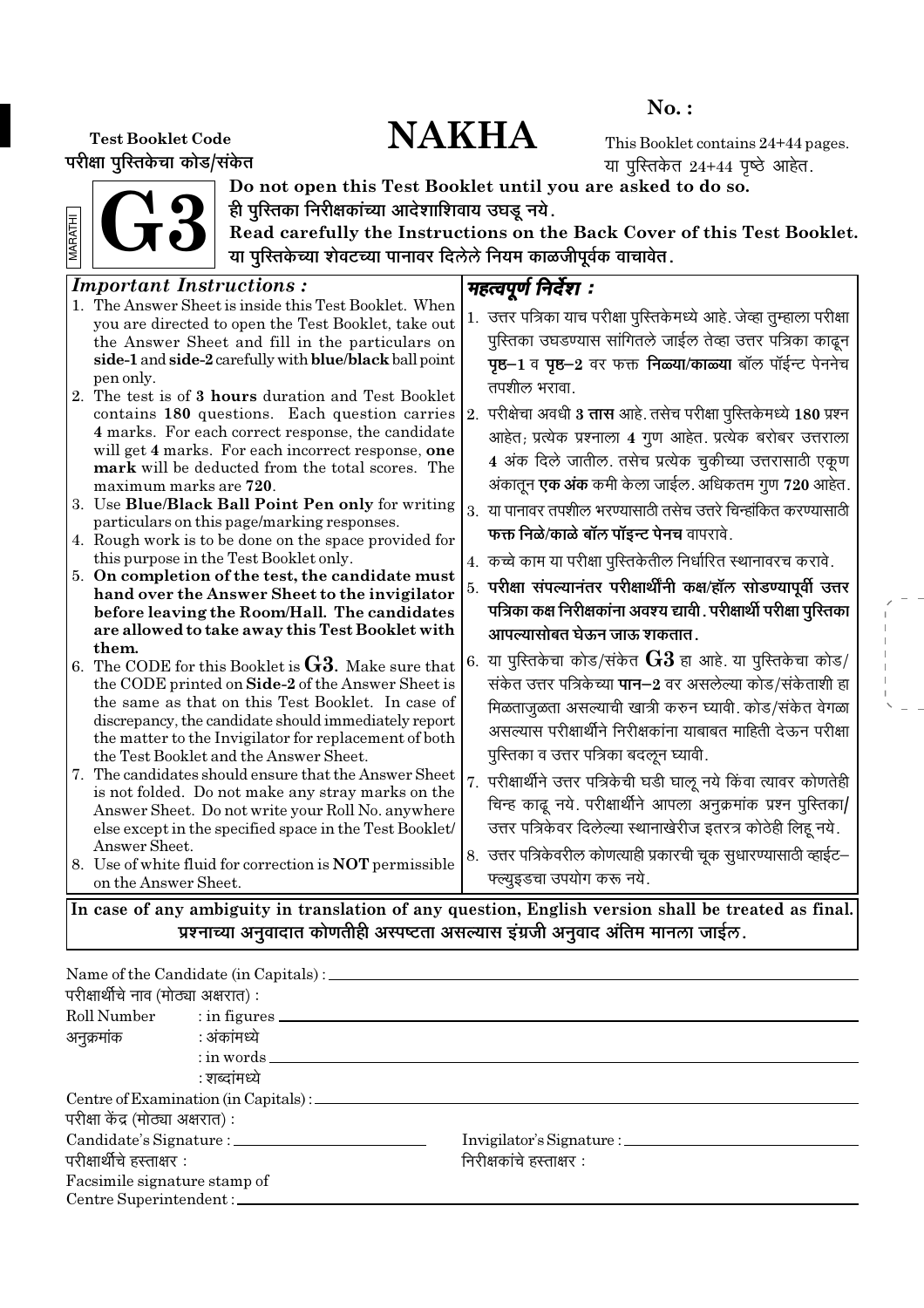- $G3$
- ऑक्सिजन वहन संदर्भातील **चुकीचे** विधान ओळखा.  $\mathbf{1}$ .

- वायुकोषामधील जास्त  $H^+$  संहती ऑक्सिहिमोग्लोबिन  $(2)$ तयार होण्यासाठी पोषक असते.
- वायुकोषातील कमी  $pCO<sub>2</sub>$  ऑक्सिहिमोग्लोबिन तयार  $(3)$ होण्यासाठी पोषक असते.
- ऑक्सिजनचे हिमोग्लोबिन बरोबर बद्ध होणे हे मुख्यत्वे  $(4)$  $O_2$  च्या अंशिक दाबाशी निगडीत असते.
- पुढीलपैकी अचूक सजीव ओळखा जो मानवी हस्तक्षेपामुळे झालेल्या  $2.$ वातावरणातील बदलांमुळे उत्क्रांत झाला आहे:
	- गॅलेपॅगोस बेटा वरील डार्विनच्या फिंचेस  $(a)$
	- तणनाशक प्रतिरोधक तण  $(b)$
	- रसायन औषधी प्रतिरोधक सुस्पष्ट केंद्रक असलेले  $\left( \mathrm{c}\right)$
	- कूत्र्यांसारखे मानव–निर्मित पाळीव प्राण्यांचे संकर  $(d)$
	- $(a)$  आणि  $(c)$  $(1)$
	- (b), (c) आणि (d)  $(2)$
	- $(3)$ फक्त $(d)$
	- $(4)$ फक्त $(a)$
- खालीलपैकी कोणते बीजसुप्तावस्थेला कारणीभूत संदमक घटक 3. नाही $?$ 
	- ॲबसिसिक आम्ल  $(1)$
	- फीनॉलीक आम्ल  $(2)$
	- पॅरा-ॲस्कोर्बिक आम्ल  $(3)$
	- जिबरेलिक आम्ल  $(4)$
- रोगजनक सजीव आणि रोग यांच्या योग्य जोड्या लावा आणि  $\overline{4}$ . अचूक पर्याय निवडा.

|                           | रतंभ – I  |       |       |       | रतंभ $-I$    |
|---------------------------|-----------|-------|-------|-------|--------------|
| (a)                       | टायफॉइड   |       |       | (i)   | वुकेरेरिआ    |
| (b)                       | न्युमोनिआ |       |       | (ii)  | प्लास्मोडिअम |
| $\left( \text{c} \right)$ | फिलारीअस  |       |       | (iii) | साल्मोनेला   |
| (d)                       | मलेरिआ    |       |       | (iv)  | हिमोफिल्स    |
|                           | (a)       | (b)   | (c)   | (d)   |              |
| (1)                       | (iii)     | (iv)  | (i)   | (ii)  |              |
| (2)                       | (ii)      | (i)   | (iii) | (iv)  |              |
| (3)                       | (iv)      | (i)   | (ii)  | (iii) |              |
| (4)                       | (i)       | (iii) | (ii)  | (iv)  |              |
|                           |           |       |       |       |              |

 $\bf{2}$ 

5.

- अंतःश्वसनाच्या घटनेमध्ये घडणारी **अचूक** घटना निवडा.
- छाती पटलाचे आकूंचन होते.  $(a)$
- बाह्य आंतर पर्शूका स्नायुंचे आकूंचन होते.  $(b)$
- फुफ्फुसाचे आकारमान कमी होते.  $(c)$
- अंतः फुफ्फुस दाब वाढतो.  $(d)$
- $(c)$  आणि  $(d)$  $(1)$
- $(a), (b)$  आणि  $(d)$  $(2)$
- $(3)$ फक्त $(d)$
- $(a)$  आणि  $(b)$  $(4)$
- RuBisCo विकराच्या ऑक्सीडीकरणांच्या कार्यामुळे प्रकाशी 6. श्वसन होते त्यामुळे \_\_\_\_\_\_\_\_\_\_\_ हे तयार होतात.
	- 3-कार्बन असलेला 1 रेण  $(1)$
	- 6-कार्बन असलेला 1 रेणू  $(2)$
	- 4-कार्बन असलेला 1 रेणू आणि 2-कार्बन असलेला  $(3)$ 1 रेणू
	- $(4)$ 3-कार्बन असलेले 2 रेणू
- प्रकाशावलंबी अभिक्रियेत, प्लास्टोक्वीनोन इलेक्ट्रॉन स्थानांतर 7. \_ या पासून करतात.
	- $\mathrm{Cytb}_{6}$ f संकुल ते PS-I  $(1)$
	- $PS-I$  ते NADP<sup>+</sup>  $(2)$
	- PS-I ते ATP सिंथेज  $(3)$
	- $PS-II$  ते  $\mathrm{Cytb}_6f$  संकुल  $(4)$
- विद्युतकण संचलनामध्ये, DNA चे दुभाजलेले तुकडे यांच्या 8. साहाय्याने बघता येतात:
	- UV प्रारणांत इथिडियम ब्रोमाईडमुळे  $(1)$
	- UV प्रारणांत ॲसिटोकार्माइनमुळे  $(2)$
	- अवरक्त प्रारणांत इथिडियम ब्रोमाईडमुळे  $(3)$
	- प्रखर निळ्या प्रकाशात ॲसिटोकार्माइनमुळे  $(4)$
- दर्जेदार (प्रमाणित) ECG मध्ये QRS संकुल पुढीलपैकी 9. दर्शविते.
	- कर्णिकांचे विध्रुविकरण  $(1)$
	- जवनिकांचे विध्रुविकरण  $(2)$
	- जवनिकांचे पुनर्ध्रुविकरण  $(3)$
	- कर्णिकांचे पुनर्ध्रुविकरण  $(4)$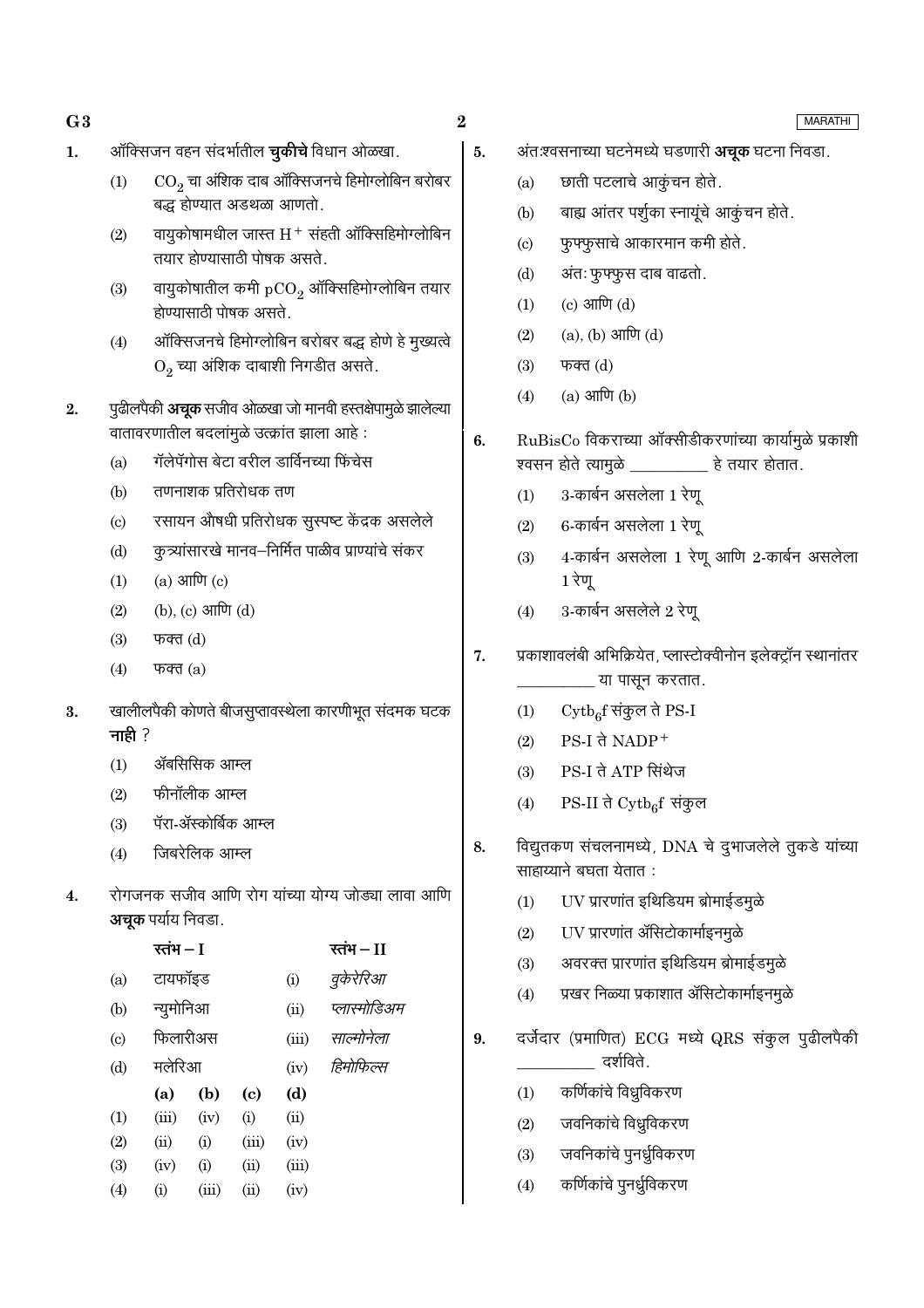- $\bf{3}$
- वनस्पतींत खालीलपैकी कोणता शरीरभाग दोन पिढ्या एकात 10. एक अश्या आढळतात?
	- परागकोशातील परागकण  $(a)$
	- अंकूरित झालेल्या परागकण व त्यातील दोन पुंयुग्मके  $(b)$
	- फळांमध्ये असलेल्या बिया  $(c)$
	- बीजांडातील भ्रूणकोश  $(d)$
	- $(1)$  $(a)$ ,  $(b)$  आणि  $(c)$
	- (c) आणि  $(d)$  $(2)$
	- $(a)$  आणि  $(d)$  $(3)$
	- $(4)$  $(a)$  फक्त
- प्लाझमोडिअमची मानवी शरीरात प्रवेशणारी संक्रमण संसर्ग अवस्था  $11.$ आहे.
	- स्पोरोझोइटस  $(1)$
	- मादी युग्मपेशी (मादी गॅमिटोसाइट)  $(2)$
	- नर युग्मपेशी (नर गॅमिटोसाइट)  $(3)$
	- टोफोझोइटस  $(4)$
- अयोग्य विधान ओळखा: 12.
	- रसकाष्ठ पाणी व खनिजाचे वहन मूळांपासून पानांपर्यंत  $(1)$ करतात.
	- रसकाष्ठ सर्वांत आतील द्वितीय प्रकाष्ठ असून त्यांचा  $(2)$ रंग फिकट असतो.
	- अंतःकाष्ठावर टॅनिन, रेझीन, तेले इत्यादींचा थर  $(3)$ असल्यामुळे याचा रंग गडद असतो.
	- अंत:काष्ठ पाण्याचे वहन करत नाही पण त्या भक्कम  $(4)$ आधार देतात
- 13. पेंग्वीनचे आणि डॉलफिनचे फ्लिपर ही उदाहरणे ची आहेत.
	- समकेंद्री उत्क्रांती  $(1)$
	- औद्योगिकश्यामलता  $(2)$
	- नैसर्गिक निवड  $(3)$
	- अनुकूल विकिरण  $(4)$
- जीन 'I' जो ABO रक्तगट नियंत्रण करतो त्यांच्याशी संदर्भिय 14. **चुकीचे** विधान शोधा.
	- एका व्यक्तीमध्ये तीन पैकी दोन युग्मविकल्प असतील.  $(1)$
	- जेव्हा I<sup>A</sup> आणि I<sup>B</sup> एकत्र असतात तेव्हा ते समान  $(2)$ प्रकारची शर्करा व्यक्त करतात.
	- युग्म 'i' कोणतीही शर्करा निर्मित नाही.  $(3)$
	- जीन (I) तीन यूग्मविकल्प आहेत.  $(4)$
- संघ कॉर्डेटा (समपृष्ठरज्जूधारी) करीता पुढीलपैकी कोणती विधाने 15. सत्य आहेत?
	- युरोकॉरडेटा मध्ये समपृष्ठरज्जू डोक्यापासून शेपटीपर्यंत  $(a)$ पसरलेला असतो आणि संपूर्ण जीवनभर अस्तित्वात असतो.
	- पृष्ठवंशीय प्राण्यांमध्ये समपृष्ठरज्जू फक्त गर्भावस्थेत  $(b)$ असतो.
	- मध्यवर्ती चेतासंस्था पश्च (पृष्ठ) बाजूस आणि पोकळ  $(c)$ असतो.
	- कॉर्डेटा (समपृष्ठरज्जूधारी) 3 उपसंघात विभागलेले  $(d)$ आहेत. हेमिकॉर्डेटा, ट्यूनिकेटा आणि सेफैलोकॉर्डेटा
	- $(c)$  आणि  $(a)$  $(1)$
	- $(a)$  आणि  $(b)$  $(2)$
	- (b) आणि  $(c)$  $(3)$
	- $(4)$  $(d)$  आणि  $(c)$
- मूत्रामधील पुढीलपैकी कोणती परिस्थिती मधुमेहास निर्देशित 16. करते ?
	- युरेमिआ आणि विरघळलेले मूत्र खनिज  $(1)$
	- किटोनुरिआ आणि ग्लायकोसूरिआ  $(2)$
	- विरघळलेले मुत्र खनिज आणि हायपरग्लायसेमिया  $(3)$
	- युरेमिआ आणि किटोनुरिआ  $(4)$
- प्रथिन संश्लेषणातील स्थानांतरणातील पहिली पायरी ही आहे:  $17.$ 
	- DNA रेणूची ओळख होणे.  $(1)$
	- tRNA चे अमिनोॲसिलेशन (अमिनो आम्लांचे  $(2)$ सक्रियीकरण)
	- ॲन्टीकोडॉनला ओळखणे  $(3)$
	- रायबोसोमची लहान व मोठ्या घटकांची बांधणी  $(4)$
- किरण पुष्पकात हे असते : 18.
	- ऊर्ध्व अंडाशय  $(1)$
	- अधोजायी अंडाशय  $(2)$
	- अर्ध निम्न अंडाशय  $(3)$
	- निम्न अंडाशय  $(4)$
- वाढीच्या या अवस्थेत वाढीचा दर सर्वात जास्त असतो : 19.
	- विलंब अवस्था  $(1)$
	- $(2)$ वृद्धावस्था
	- $(3)$ सुप्तावस्था
	- घातांकी अवस्था  $(4)$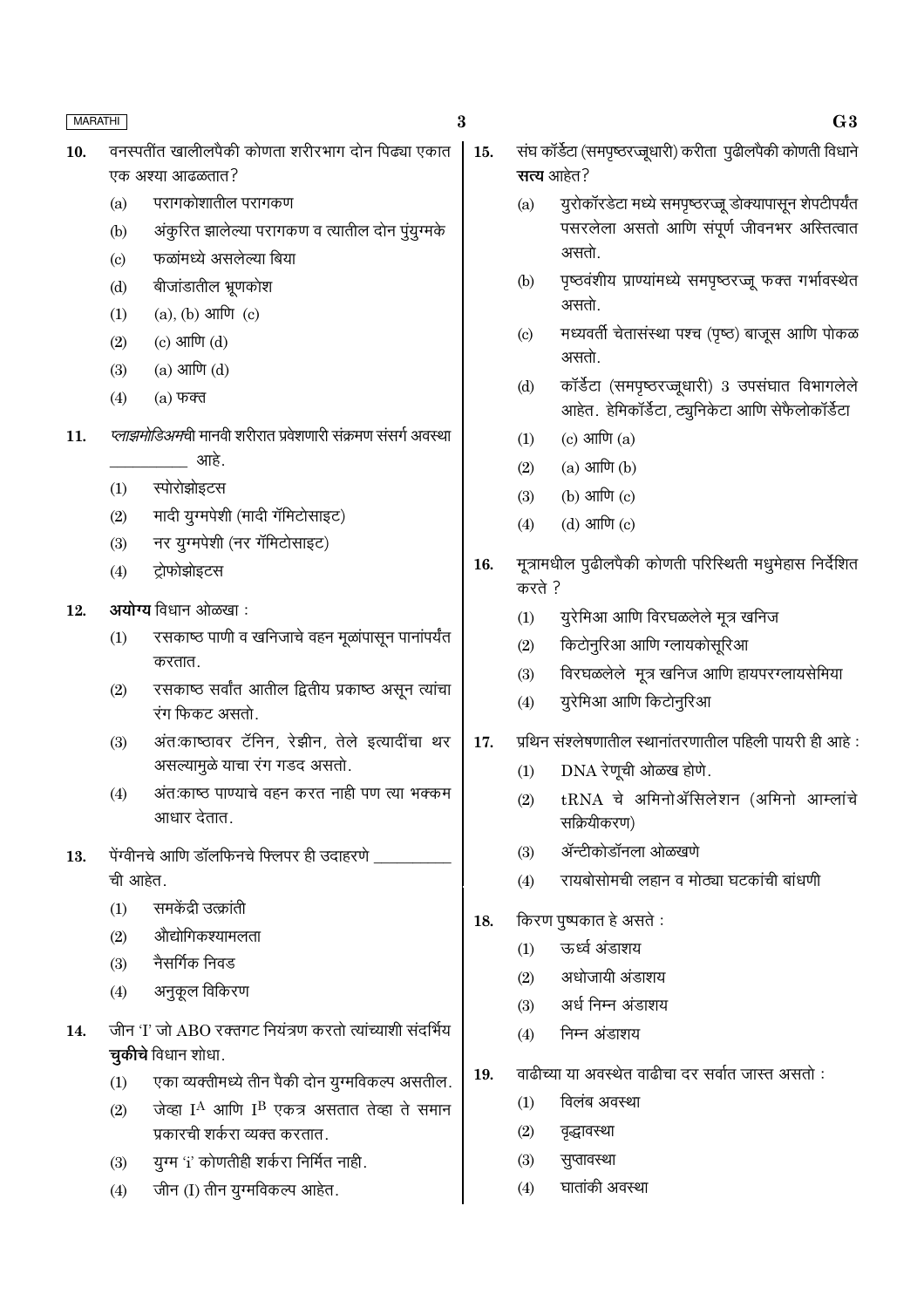| खोडाच्या तळापासून विकसित होणाऱ्या मुळांना<br>अंतर्वेशी पिंडा संदर्भात कोणते विधान <b>चुकीचे</b> आहे?<br>26.<br>20.<br>म्हणतात.<br>(1)<br>आदिमुळे                                                          | त्यांचा सहभाग अन्न कणांचा अंतर्ग्रहण करण्यात आहे.        |
|-----------------------------------------------------------------------------------------------------------------------------------------------------------------------------------------------------------|----------------------------------------------------------|
|                                                                                                                                                                                                           |                                                          |
|                                                                                                                                                                                                           |                                                          |
| (1)<br>ते पेशीद्रव्यांत मुक्त असतात.<br>(2)                                                                                                                                                               |                                                          |
| आधार मुळे<br>(2)<br>ते पेशीद्रव्यांतील राखीव घटकांचे प्रतिरूप करतात.<br>(3)                                                                                                                               |                                                          |
| पार्श्व मुळे<br>(3)<br>ते कोणत्याही पटलांनी वेष्टित नाहीत.<br>(4)                                                                                                                                         |                                                          |
| तंतूमय मुळे<br>(4)                                                                                                                                                                                        |                                                          |
| वंशागतीचा गुणसूत्रीय सिद्धांतांची प्रयोगातून पडताळणी यांनी<br>27.<br>जलपर्णी व पाणकमळामध्ये परागण अनुक्रमे यापासून होते :<br>21.                                                                          |                                                          |
| केली :<br>पाण्याच्या प्रवाहातून फक्त<br>(1)                                                                                                                                                               |                                                          |
| सुतॉन<br>(1)<br>वायू आणि पाणी<br>(2)                                                                                                                                                                      |                                                          |
| बोव्हेरी<br>(2)<br>कीटक आणि पाणी<br>(3)                                                                                                                                                                   |                                                          |
| कीटक किंवा वायू<br>मॉरगन<br>(3)<br>(4)                                                                                                                                                                    |                                                          |
| मेंडेल<br>(4)<br>वॅनॉक्सि गाळ (स्लज) डायजेस्टर मध्ये पुढील सांडपाणी<br>22.                                                                                                                                |                                                          |
| उपचारासाठी पुढीलपैकी काय वापरले जाते?<br>लैंगिक संक्रमणातुन होणारे सर्व आजार असणारा पर्याय<br>28.                                                                                                         |                                                          |
| तरंगते डेब्रीस (कचरा)<br>(1)<br>निवडा.                                                                                                                                                                    |                                                          |
| प्राथमिक उपचारातील टाकून दिलेले (एफ्लूएंट)<br>(2)<br>गोनोन्हिआ, मलेरिआ, जेनायटल हरपीस<br>(1)                                                                                                              |                                                          |
| क्रियाशील केलेला गाळ<br>(3)<br>AIDS, मलेरिया, फिलारीआ<br>(2)                                                                                                                                              |                                                          |
| प्राथमिक गाळ (स्लज)<br>(4)<br>कॅन्सर, AIDS, सिफिलीस<br>(3)                                                                                                                                                |                                                          |
| द्विपार्श्व समिती आणि देहगुहा रहित प्राणी उदाहरण आहे:<br>23.<br>गोनोन्हिआ, सिफिलीस, जेनायटल हरपीस<br>(4)                                                                                                  |                                                          |
| चपटे कृमी<br>(1)                                                                                                                                                                                          |                                                          |
| पुढीलपैकी कोणते विधान <b>बरोबर नाही</b> ?<br>ॲस्कहेलमिनथिस<br>29.<br>(2)                                                                                                                                  |                                                          |
| वलयांकित कृमी<br>(3)<br>(1) प्रोइन्सुलिनला एक जास्त पेप्टाइड आहे त्यास                                                                                                                                    |                                                          |
| C-पेप्टाइड (C-peptide) म्हणतात.<br>टीनोफोरा<br>(4)                                                                                                                                                        |                                                          |
| (2)<br>पुढीलपैकी कोणते मूलभूत अमिनो आम्ल आहे?<br>24.<br>बंधाने जोडलेल्या असतात.                                                                                                                           | कार्यरत इन्सुलिन मध्ये A आणि B शृंखला हायड्रोजन          |
| ग्लूटामिक आम्ल<br>(1)<br>(3)                                                                                                                                                                              | जनुकिय अभियांत्रिने केलेले इन्सुलिन <i>इ–कोलाय</i> मध्ये |
| लायसिन<br>(2)<br>निर्मिलेले असते.                                                                                                                                                                         |                                                          |
| व्हॅलिन<br>(3)<br>(4)                                                                                                                                                                                     | माणसामध्ये इन्सुलिनचे उत्पादन प्रोइन्सुलिन असे होते.     |
| टायरोसिन<br>(4)                                                                                                                                                                                           |                                                          |
| दृश्यकेंद्रकी पेशींमध्ये ग्लायकोप्रोटीन व ग्लायकोलिपिड कोणत्या<br>30.<br>ज्या महिलेस गर्भधारणा होत नाही अशा महिलेस गर्भ<br>25.<br>स्थानांत तयार होतात?<br>स्थानांतरणाची कोणती तंत्रज्ञान पद्धती मदत करेल? |                                                          |
| पेरॉक्सिसोम्स्<br>(1)<br>GIFT आणि ZIFT<br>(1)                                                                                                                                                             |                                                          |
| गॉल्जी संकुल<br>(2)<br>ICSI आणि ZIFT<br>(2)                                                                                                                                                               |                                                          |
| पॉलीसोम्स्<br>(3)<br>GIFT आणि ICSI<br>(3)                                                                                                                                                                 |                                                          |
| आंतर्द्रव्य जालिका<br>ZIFT आणि IUT<br>(4)<br>(4)                                                                                                                                                          |                                                          |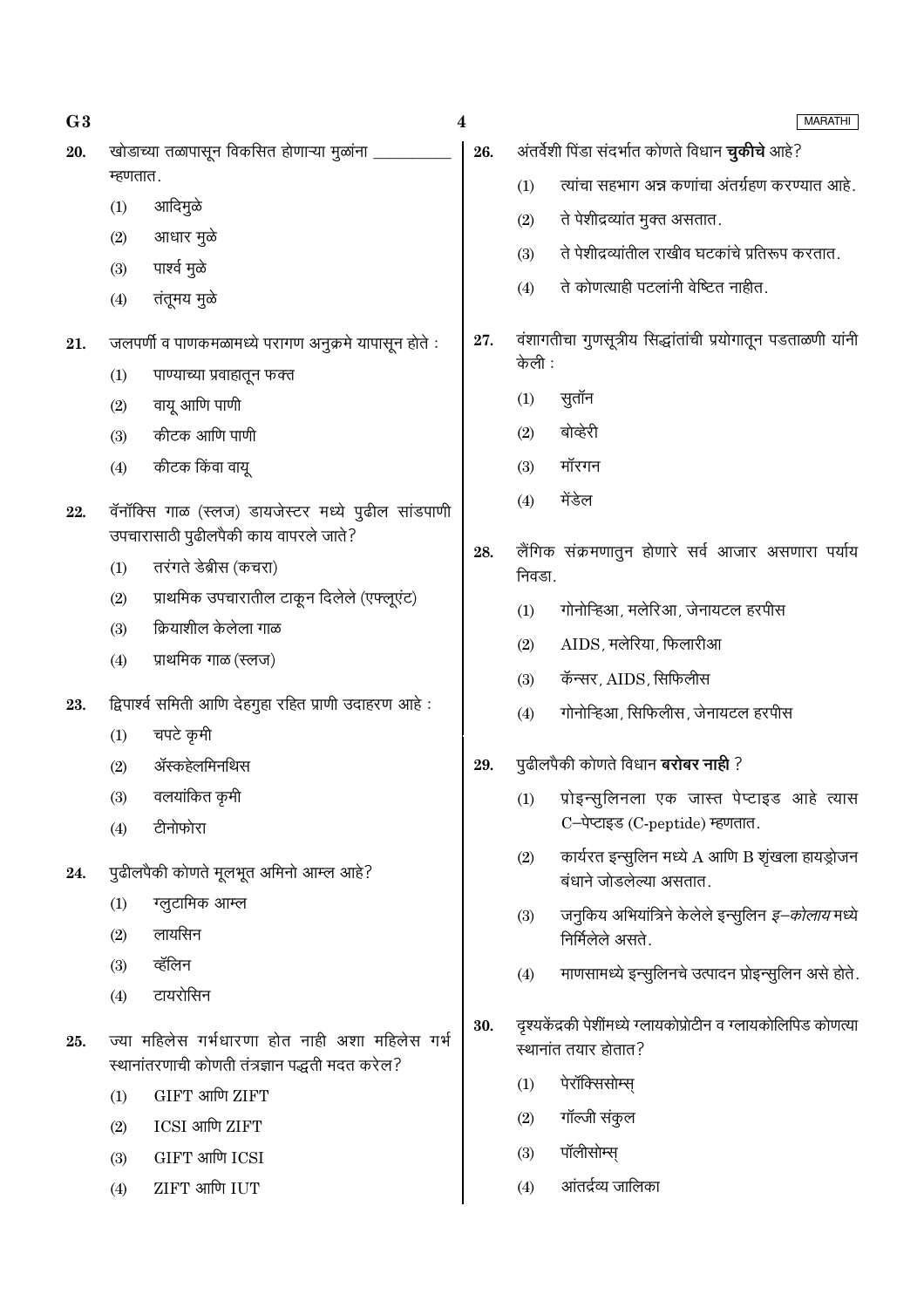| MARATHI |                            |                              |       |                            |                                |                                                                                                 | $\bf{5}$ |     |                                                                                  | G <sub>3</sub>             |
|---------|----------------------------|------------------------------|-------|----------------------------|--------------------------------|-------------------------------------------------------------------------------------------------|----------|-----|----------------------------------------------------------------------------------|----------------------------|
| 31.     |                            |                              |       |                            |                                | पुढील स्तंभांच्या जोड्या जुळवा आणि अचूक पर्याय निवडा :                                          | 36.      |     | एका सायट्रिक आम्ल चक्रांत होणाऱ्या द्रव्य पातळी वरचे                             |                            |
|         |                            | रतंभ $-I$                    |       |                            |                                | रतंभ $-II$                                                                                      |          |     | स्फुरदीकरणाची संख्या इतकी आहे:                                                   |                            |
|         | (a)                        | क्लोस्ट्रीडीअम               |       |                            | (i)                            | सायक्लोस्पोरीन $-A$                                                                             |          | (1) | एक                                                                               |                            |
|         |                            | ब्यूटीलिकम                   |       |                            |                                |                                                                                                 |          | (2) | दोन                                                                              |                            |
|         | (b)                        | ट्रायकोडरमा                  |       |                            | (ii)                           | ब्युटारिक आम्ल                                                                                  |          | (3) | तीन                                                                              |                            |
|         |                            | पॉलिस्पोरम                   |       |                            |                                |                                                                                                 |          | (4) | शून्य                                                                            |                            |
|         | $\left( \mathrm{c}\right)$ | मोनासकस                      |       |                            | (iii)                          | सायट्रिक आम्ल                                                                                   |          |     | पुढीलपैकी कोणत्या संप्रेरकाची पातळी अंडोत्सर्गास (अंडविमोचन)                     |                            |
|         |                            | परप्युरिअस<br>ॲस्परजीलस निगर |       |                            |                                |                                                                                                 | 37.      |     | कारण होते?                                                                       |                            |
|         | (d)                        |                              |       |                            | (iv)                           | रक्तातील कोलेस्टेरॉल<br>कमी करणारा प्रतिनिधी                                                    |          | (1) | प्रोजेस्टेरॉनचे जास्त संहतीकरण                                                   |                            |
|         |                            | (a)                          | (b)   | $\left( \mathrm{c}\right)$ | (d)                            |                                                                                                 |          | (2) | LH (एल एच्) चे कमी संहतीकरण                                                      |                            |
|         | (1)                        | (ii)                         | (i)   | (iv)                       | (iii)                          |                                                                                                 |          | (3) | FSH (एफ एस एच) चे कमी संहतीकरण                                                   |                            |
|         | (2)                        | (i)                          | (ii)  | (iv)                       | (iii)                          |                                                                                                 |          | (4) | इस्ट्रोजेनचे जास्त संहतीकरण                                                      |                            |
|         | (3)                        | (iv)                         | (iii) | (ii)                       | (i)                            |                                                                                                 |          |     |                                                                                  |                            |
|         | (4)                        | (iii)                        | (iv)  | (ii)                       | (i)                            |                                                                                                 | 38.      |     | पुढीलपैकी <b>योग्य</b> जोडी निवडा :                                              |                            |
| 32.     | दिली:                      |                              |       |                            |                                | जीवनाच्या उत्क्रांतीत भ्रौणिकीय पुराव्यांना ह्याने नामंजुरी                                     |          | (1) | फेनाइल किटोनुरिआ -                                                               | अलिंगसूत्र प्रबलक<br>लक्षण |
|         | (1)                        | ॲलफ्रेड वॉलेस                |       |                            |                                |                                                                                                 |          | (2) | सिकल सेल ॲनिमिया -                                                               | अलिंगसूत्र निर्बलक         |
|         | (2)                        | चार्ल्स डार्विन              |       |                            |                                |                                                                                                 |          |     |                                                                                  | लक्षण, गुणसूत्र $-11$      |
|         | (3)                        | ओपॅरिन                       |       |                            |                                |                                                                                                 |          | (3) | थॅलेसेमिया                                                                       | $X \pi$ रत/निगडीत          |
|         | (4)                        |                              |       | कार्ल इन्स्ट वॉन बायर      |                                |                                                                                                 |          | (4) | हिमोफिलीआ                                                                        | $Y$ निगडीत                 |
| 33.     |                            |                              |       |                            |                                | वाहकातील ग्रथित (निगडीत) DNA चा प्रत अंक नियंत्रित<br>करणाऱ्या क्रमाला ___________ असे म्हणतात. | 39.      |     | घनाभरूप अभिस्तर सूक्ष्मउद्रोह (सूक्ष्मउद्वर्ध) येथे<br>आढळतात :                  |                            |
|         | (1)                        | Ori साईट                     |       |                            |                                |                                                                                                 |          | (1) | लाळग्रंथीची नलिका                                                                |                            |
|         | (2)                        | पॅलिनड्रोमीक क्रम            |       |                            |                                |                                                                                                 |          | (2) | नेफ्रॉन ची समीप संवलित नलिका                                                     |                            |
|         | (3)                        | रेक्गनीशन साईट               |       |                            |                                |                                                                                                 |          | (3) | युस्टेशिअन नलिका                                                                 |                            |
|         | (4)                        | निवडक मार्कर                 |       |                            |                                |                                                                                                 |          | (4) | आतड्याची अंतरबाजू                                                                |                            |
| 34.     |                            |                              |       |                            |                                | व्हायरॉइड्स संदर्भात खालीलपैकी कोणते <b>बरोबर</b> आहे?                                          |          |     |                                                                                  |                            |
|         | (1)                        |                              |       |                            |                                | त्यांत मुक्त RNA प्रथिनांच्या कवचाशिवाय असतो.                                                   | 40.      |     | अंटार्कटिक प्रदेशात हिमअंधत्व यापासून होते :                                     |                            |
|         | (2)                        |                              |       |                            |                                | त्यांत DNA प्रथिनांच्या वेष्टित असतो.                                                           |          | (1) | UV-B प्रारणांच्या जास्त प्रमाणांमुळे डोळ्याच्या<br>पारपटलाच्या प्रदाह होण्यामुळे |                            |
|         | (3)                        |                              |       |                            |                                | त्यांत मुक्त DNA प्रथिनांच्या कवचाशिवाय असतो.                                                   |          |     | हिमाच्छादावरून प्रकाशाचे जास्त प्रतिबिंबीत होण्यामुळे                            |                            |
|         | (4)                        |                              |       |                            |                                | त्यांत RNA प्रथिनांच्या वेष्टित असतो.                                                           |          | (2) | अवरक्त किरणांमुळे दृष्टिपटलांला इजा होण्यामुळे                                   |                            |
| 35.     |                            |                              |       |                            |                                | 1987 मध्ये मॉन्ट्रीयल (नियम) प्रोटोकॉल याच्या नियंत्रणासाठी                                     |          | (3) |                                                                                  |                            |
|         |                            | अधिकृत झाला :                |       |                            |                                |                                                                                                 |          | (4) | कमी तापमानामुळे डोळ्यांमधील द्रवांच्या गोठण्यामुळे                               |                            |
|         | (1)                        |                              |       |                            |                                | ओझोन वायूचे घटन करणाऱ्या पदार्थांचे                                                             | 41.      |     | खालीलपैकी कोणती जोडी एकपेशीय शैवालांची आहे?                                      |                            |
|         | (2)                        |                              |       |                            | हरित गृह वायूंचे मोचन करण्यावर |                                                                                                 |          | (1) | जेलिडीयम आणि ग्रॅसिलॅरिया                                                        |                            |
|         | (3)                        |                              |       |                            | ई–कचरा विल्हेवाट करण्यावर      |                                                                                                 |          | (2) | ॲनबीना आणि व्हॉलवोक्स                                                            |                            |
|         | (4)                        |                              |       |                            |                                | एका देशातून दुसऱ्या देशात जनुकीय दृष्ट्या सुधारित                                               |          | (3) | क्लोरेला आणि स्पीरुलीना                                                          |                            |
|         |                            |                              |       |                            |                                | केलेल्या सजीवांचे वहन करण्याकरिता                                                               |          | (4) | लॅमिनारीया आणि सरगॅसम                                                            |                            |
|         |                            |                              |       |                            |                                |                                                                                                 |          |     |                                                                                  |                            |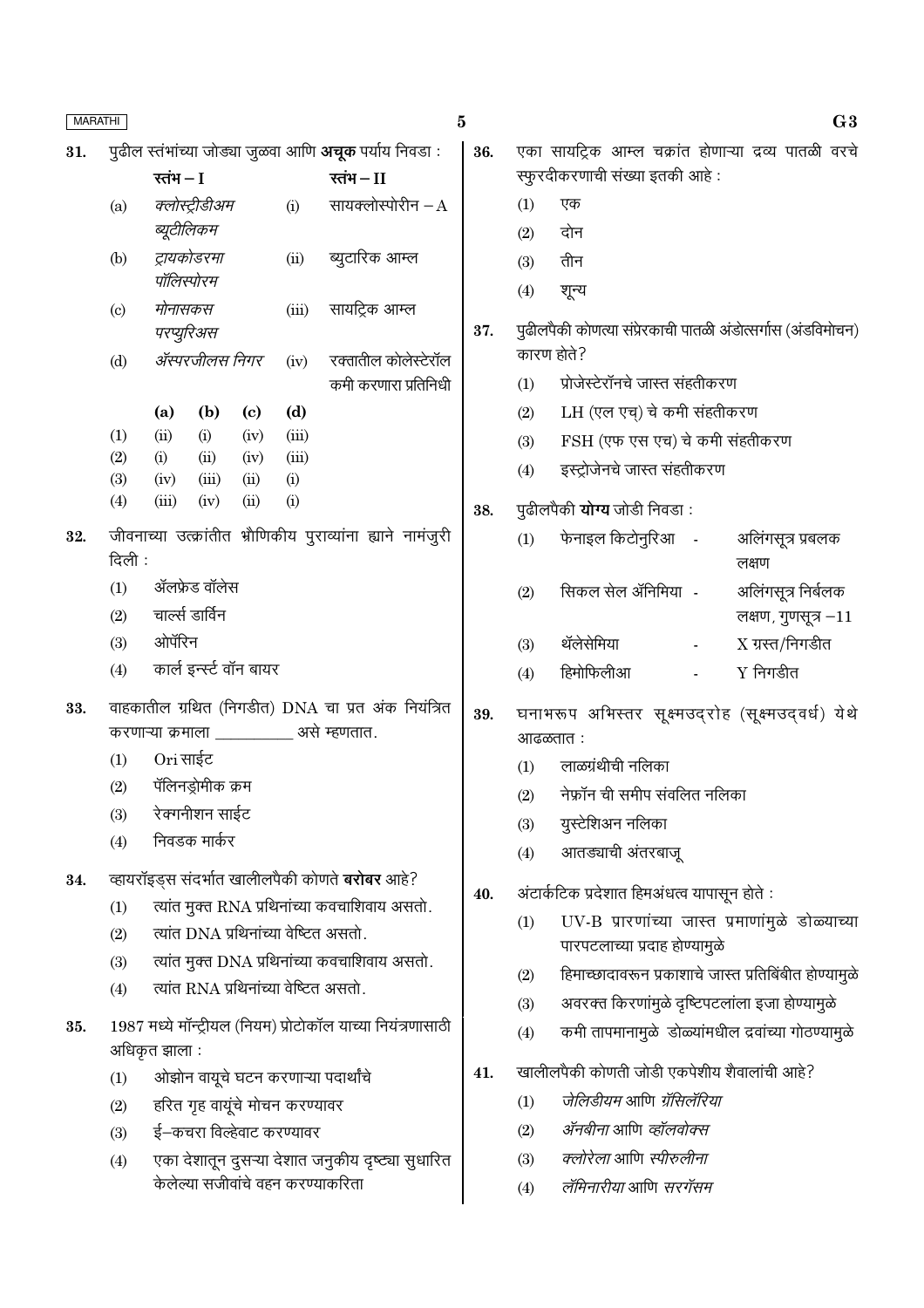- $G3$
- वनस्पतींच्या आडव्या छेदात खालीलपैकी या शरीररचना 42. आढळतात:
	- संवहनी पूलांची संख्या बरीच असून ती आधारविभाजी  $(a)$ ऊतींमध्ये विखुरलेली असून प्रत्येक संवहनी पूला सभोवती दृढऊतींचे आवरण आहे.
	- आधार ऊतीमध्ये खूप प्रमाणात मूलऊती आहेत.  $(b)$
	- संवहनी पूल एकत्रिज्य आणि बंदिस्त आहेत.  $(c)$
	- रसवाहिनीत मूलऊती नाहीत.  $(d)$

हा वनस्पतींतील कोणता विभाग व तो कोणता शरीराचा भाग आहे हे ओळखा :

- $(1)$ एकबीजपत्री मुळ
- द्विबीजपत्री खोड  $(2)$
- द्विबीजपत्री मूळ  $(3)$
- एकबीजपत्री खोड  $(4)$
- मेंडेलनी वाटाण्यात फक्त एका लक्षणात वैधर्म्य असलेल्या शुद्ध 43. वंशक्रम असलेल्या बाकी सर्व समान वैशिष्ट्ये असलेल्या किती पत्नाती निवडल्या?
	- $\overline{2}$  $(1)$
	- 14  $(2)$
	- $(3)$ 8
	- $(4)$  $\overline{4}$
- फ्लोरिडियन स्टार्चची रचना यांच्या समान असते : 44.
	- अमायलोपेक्टिन आणि ग्लायकोजेन  $(1)$
	- मॅनिटॉल आणि अल्गिन  $(2)$
	- लॅमिनारीन आणि सेल्यूलोज  $(3)$
	- स्टार्च आणि सेल्युलोज  $(4)$
- पुढीलपैकी  $G_1$  प्रावस्थेशी निगडीत आंतर प्रावस्थेची 45. आंतरप्रावस्थेमधील (Gap1)  $G_1$  प्रावस्थेशी निगडीत अचूक विधान ओळखा.
	- सर्व पेशी घटकांची पुनःसूसूत्रता होते.  $(1)$
	- पेशी चयापचयदृष्टीने सक्रीय, वाढ होते परंतु त्याच्या  $(2)$ DNA (डी एन ए) प्रतिकृती होत नाही.
	- केंद्रक विभाजन होते.  $(3)$
	- DNA निर्मिती किंवा प्रतिकृती तयार होते.  $(4)$
- कोणत्या पद्धतीने बिकानेरी मेंढी (मादी) आणि मरीनो मेंढा 46. (नर) यापासुन हिसारडेल निपज तयार केलेली आहे?
	- उत्परिवर्तनीय प्रजनन  $(1)$
	- $(2)$ संकर प्रजनन
	- $(3)$ अंतः प्रजनन
	- बाह्य प्रजनन  $(4)$
- प्रतिक्षमतेशी संदर्भित **चुकीचे** विधान ओळखा. 47.
	- जेव्हा तयार प्रतिद्रव्य प्रत्यक्ष दिले जाते त्यास उपार्जित  $(1)$ "रोगप्रतिकार शक्ती" म्हणतात.
	- स्वार्जित रोगप्रतिकार शक्ती ताबडतोब असते आणि  $(2)$ पूर्ण प्रतिसाद देते.
	- गर्भ मातेकडून काही प्रतिद्रव्य मिळते हे परार्जित  $(3)$ रोगप्रतिकारक शक्तीचे एक उदाहरण आहे.
	- पोशिंद्याच्या शरीरात (जिवंत किंवा मृत) प्रतिजन संपर्कात  $(4)$ येते तेव्हा प्रतिद्रव्य तयार होते याला स्वार्जित रोगप्रतिकार शक्ती म्हणतात.
- वैशिष्ट्यपूर्ण पॅलींड्रोमिक अनुक्रम EcoRI ने ओळखला जातो 48.
	- तो 5' - GGAACC - 3'  $(1)$  $3'$  - CCTTGG -  $5'$  $(2)$ 5' - CTTAAG - 3' 3' - GAATTC - 5'
	- $(3)$ 5' - GGATCC - 3' 3' - CCTAGG - 5'
	- 5'- GAATTC 3'  $(4)$ 3' - CTTAAG - 5'
- जर दोन सलग बेस पेअरमधील अंतर 0.34 nm आहे आणि 49. एका विशिष्ट सस्तन पेशीतील DNA द्विसर्पिलच्या बेस पेअरची एकूण संख्या  $6.6 \times 10^9$  bp आहे, तर DNA ची अंदाजे लांबी असेल.
	- $2.5$  मीटर  $(1)$
	- $2.2 \text{ } \widehat{ }$ मीटर  $(2)$
	- $2.7$  मीटर  $(3)$
	- $2.0$  मीटर  $(4)$
- झुरळाचे डोके काढले तरी ते काही दिवस जिवंत राहू शकते 50. कारण:
	- झुरळा मध्ये चेतासंस्था नसते.  $(1)$
	- डोक्यामध्ये चेतासंस्थेचा थोडा भाग असतो आणि उरलेला  $(2)$ शरीराच्या अधरक बाजूस असतो.
	- डोक्यामध्ये चेतासंस्थेचा 1/3 भाग असतो, उरलेला  $(3)$ भाग शरीराच्या पृष्ठबाजूस असतो.
	- झुरळाची अधिग्रासनळी गंडीका उदराच्या अधरक बाजूस  $(4)$ असतात.

**MARATHI** 

6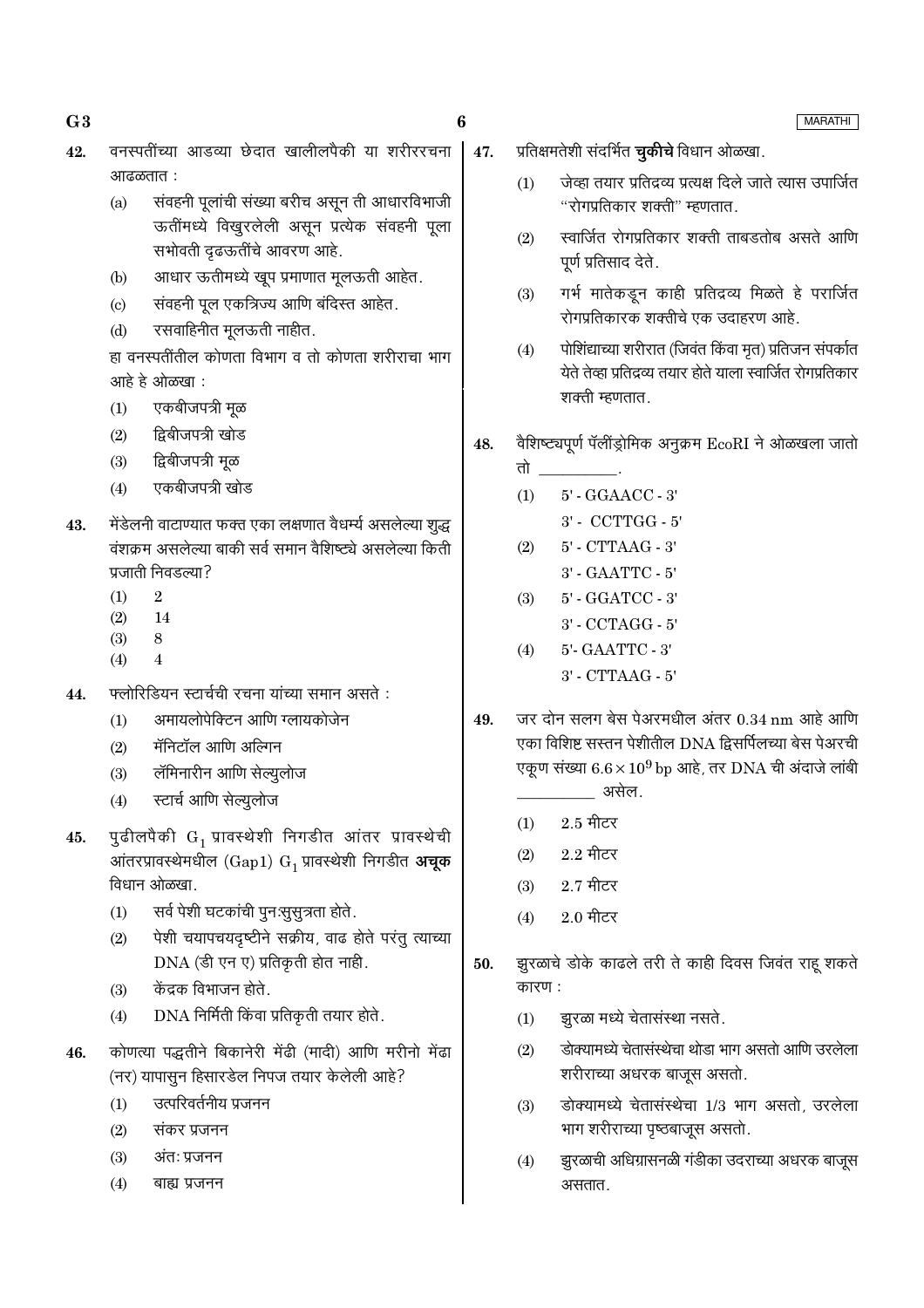| <b>MARATHI</b> |                            |                                                      |                                           |                            |             |       |                                                              | 7 |     |                            |                                           |                     |                             |             |            | G <sub>3</sub>                                               |
|----------------|----------------------------|------------------------------------------------------|-------------------------------------------|----------------------------|-------------|-------|--------------------------------------------------------------|---|-----|----------------------------|-------------------------------------------|---------------------|-----------------------------|-------------|------------|--------------------------------------------------------------|
| 51.            |                            |                                                      |                                           |                            |             |       | तृणभूमि परिसंस्थेतील पोषण पातळींचे व त्यातील जाति            |   | 56. |                            | योग्य जोड्या लावा :                       |                     |                             |             |            |                                                              |
|                |                            | उदाहरणांच्या <b>योग्य</b> जोड्या लावा.               |                                           |                            |             |       |                                                              |   |     | (a)                        |                                           | अभिक्रियांची संदमके |                             |             | (i)        | रायसीन                                                       |
|                | (a)                        |                                                      | चतुर्थ पोषण पातळी                         |                            |             | (i)   | कावळा                                                        |   |     | (b)                        |                                           |                     | पेप्टाईड बंध असलेला         |             | (ii)       | मेलोनेट                                                      |
|                | (b)                        |                                                      | द्वितीय पोषण पातळी                        |                            |             | (ii)  | गिधाड                                                        |   |     | (c)                        |                                           | कवकांच्या पेशी      |                             |             | (iii)      | कायटीन                                                       |
|                | $\left( \mathrm{c}\right)$ |                                                      | प्रथम पोषण पातळी                          |                            |             | (iii) | ससा                                                          |   |     |                            |                                           | आवरणातील घटक        |                             |             |            |                                                              |
|                | (d)                        |                                                      | तृतीय पोषण पातळी                          |                            |             | (iv)  | गवत                                                          |   |     | (d)                        |                                           | द्वितीयक चयापचयित   |                             |             | (iv)       | कोलॅजेन                                                      |
|                |                            | योग्य पर्याय निवडा:                                  |                                           |                            |             |       |                                                              |   |     |                            | खालीलपैकी <b>योग्य</b> पर्याय निवडा:      |                     |                             |             |            |                                                              |
|                |                            | (a)                                                  | (b)                                       | $\left( \mathrm{c}\right)$ | (d)         |       |                                                              |   |     |                            | (a)                                       | (b)                 | $\left( \mathbf{c} \right)$ | (d)         |            |                                                              |
|                | (1)<br>(2)                 | (iii)<br>(iv)                                        | (ii)<br>(iii)                             | (i)<br>(ii)                | (iv)<br>(i) |       |                                                              |   |     | (1)                        | (iii)                                     | (i)                 | (iv)                        | (ii)        |            |                                                              |
|                | (3)                        | (i)                                                  | (ii)                                      | (iii)                      | (iv)        |       |                                                              |   |     | (2)                        | (iii)                                     | (iv)                | (i)                         | (ii)        |            |                                                              |
|                | (4)                        | (ii)                                                 | (iii)                                     | (iv)                       | (i)         |       |                                                              |   |     | (3)                        | (ii)                                      | (iii)               | (i)                         | (iv)        |            |                                                              |
|                |                            |                                                      |                                           |                            |             |       | एन्टेरोकायनेज विकर __________ रूपांतरणास मदत करते.           |   |     | (4)                        | (ii)                                      | (iv)                | (iii)                       | (i)         |            |                                                              |
| 52.            |                            |                                                      | ट्रिप्सिनोजेनचे ट्रिप्सिन मध्ये           |                            |             |       |                                                              |   | 57. |                            |                                           |                     |                             |             |            | अन्नमार्गातील चषक पेशी रूपांतरीत झालेल्या आहेत. पुढीलपैकी    |
|                | (1)<br>(2)                 |                                                      | केसिनोजेनचे केसिन मध्ये                   |                            |             |       |                                                              |   |     |                            |                                           |                     | या पासून रूपांतरीत आहेत.    |             |            |                                                              |
|                | (3)                        |                                                      | पेप्सिनोजेनचे पेप्सिन मध्ये               |                            |             |       |                                                              |   |     | (1)                        |                                           |                     | स्तंभीय अभिस्तर पेशी        |             |            |                                                              |
|                | (4)                        |                                                      | प्रोटीनचे पॉलीपेप्टाइड मध्ये              |                            |             |       |                                                              |   |     | (2)                        | कास्थिपेशी                                |                     |                             |             |            |                                                              |
|                |                            |                                                      |                                           |                            |             |       |                                                              |   |     | (3)                        |                                           |                     | संयुक्त अभिस्तर पेशी        |             |            |                                                              |
| 53.            |                            | मानवी पचनसंस्थेच्या दृष्टीने <b>अचूक</b> विधान ओळखा. |                                           |                            |             |       |                                                              |   |     | (4)                        |                                           | सरल पट्टकी पेशी     |                             |             |            |                                                              |
|                | (1)                        |                                                      |                                           |                            |             |       | पचन नलीकाचे सीरमीपटल सर्वात आतील थर आहे.                     |   | 58. |                            |                                           |                     |                             |             |            | पुढील स्तंभाच्या जोड्या जुळवा आणि <b>योग्य</b> पर्याय निवडा. |
|                | (2)                        |                                                      | शेषांत्र हा जास्त गुंडाळलेला भाग आहे.     |                            |             |       |                                                              |   |     |                            | रतंभ $-I$                                 |                     |                             |             | रतंभ $-II$ |                                                              |
|                | (3)                        |                                                      | अधनाल आंत्रपुच्छ आद्यांत्रापासून निघते.   |                            |             |       |                                                              |   |     | (a)                        |                                           | $6 - 15$ कल्लविदरी  |                             | (i)         | ट्रायगॉन   |                                                              |
|                | (4)                        |                                                      | शेषांत्र लहान आतड्यात उघडते.              |                            |             |       |                                                              |   |     |                            | जोड्या                                    |                     |                             |             |            |                                                              |
| 54.            |                            |                                                      |                                           |                            |             |       | उसाच्या शेतीमध्ये फवारल्यामुळे खोडांची लांबी वाढून उत्पादनात |   |     | (b)                        |                                           |                     |                             |             |            | विषम पालीतील पुच्छ (ii) सायक्लोस्टोम्स                       |
|                |                            |                                                      |                                           |                            |             |       | विलक्षण वाढ होते ह्यात वापरल्या जाणाऱ्या वनस्पती वृद्धी      |   |     |                            | पर                                        |                     |                             |             |            |                                                              |
|                |                            | नियंत्रकाचे नाव सांगा.                               |                                           |                            |             |       |                                                              |   |     | $\left( \mathrm{c}\right)$ | वाताशय                                    |                     |                             | (iii)       |            | कास्थिमय मासे                                                |
|                | (1)                        | जिबरेलिन                                             |                                           |                            |             |       |                                                              |   |     | (d)                        | विषारी नांगी                              |                     |                             | (iv)        |            | अस्थिमय मासे                                                 |
|                | (2)                        | इथिलीन                                               |                                           |                            |             |       |                                                              |   |     |                            | (a)                                       | (b)                 | $\left( \mathrm{e}\right)$  | (d)         |            |                                                              |
|                | (3)                        |                                                      | ॲबसिसिक आम्ल                              |                            |             |       |                                                              |   |     | (1)                        | (iii)                                     | (iv)                | (i)                         | (ii)        |            |                                                              |
|                | (4)                        |                                                      | सायटोकायनिन                               |                            |             |       |                                                              |   |     | (2)                        | (iv)                                      | (ii)                | (iii)                       | (i)         |            |                                                              |
| 55.            |                            | रिस्ट्रिक्शन विकर संदर्भात <b>चुकीचे</b> विधान ओळखा. |                                           |                            |             |       |                                                              |   |     | (3)<br>(4)                 | (i)<br>(ii)                               | (iv)<br>(iii)       | (iii)<br>(iv)               | (ii)<br>(i) |            |                                                              |
|                | (1)                        |                                                      | ते DNA स्टूँड पॅलीन्ड्रोमिक ठिकाणी कापते. |                            |             |       |                                                              |   |     |                            |                                           |                     |                             |             |            |                                                              |
|                | (2)                        |                                                      |                                           |                            |             |       | ते जनुकीय अभियांत्रिकी मध्ये वापरले जातात.                   |   | 59. |                            | युग्मनाक्ष जटिल या अवस्थेत विरघळले जाते : |                     |                             |             |            |                                                              |
|                | (3)                        |                                                      |                                           |                            |             |       | चिकट बाजू DNA (डीएनए) लायगेजने जोडल्या                       |   |     | (1)                        | युग्मसूत्रता                              |                     |                             |             |            |                                                              |
|                |                            | जातात.                                               |                                           |                            |             |       |                                                              |   |     | (2)                        | द्विसूत्रता                               |                     |                             |             |            |                                                              |
|                | (4)                        |                                                      |                                           |                            |             |       | प्रत्येक रिस्ट्रिक्शन विकर DNA (डीएनए) अनुक्रमाची            |   |     | (3)                        | तनुसूत्रता                                |                     |                             |             |            |                                                              |
|                |                            |                                                      | तपासणी करून कार्य करते.                   |                            |             |       |                                                              |   |     | (4)                        | स्थूलसूत्रता                              |                     |                             |             |            |                                                              |
|                |                            |                                                      |                                           |                            |             |       |                                                              |   |     |                            |                                           |                     |                             |             |            |                                                              |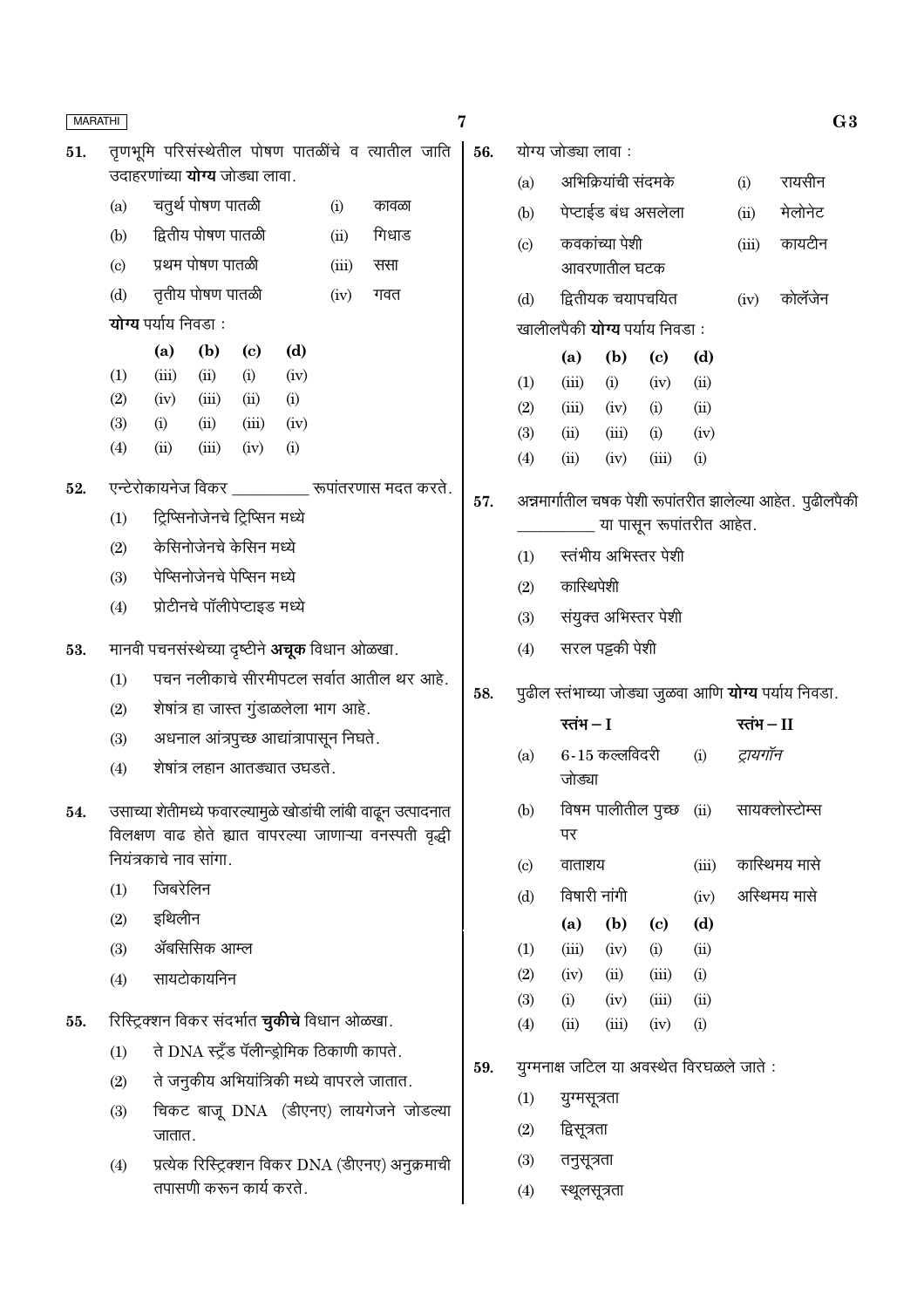| G <sub>3</sub> |            |                              |                       |                                   |                                         |                                                                     | 8   |                                   |                            |                                             |                             |               |                                       | <b>MARATHI</b>                                               |
|----------------|------------|------------------------------|-----------------------|-----------------------------------|-----------------------------------------|---------------------------------------------------------------------|-----|-----------------------------------|----------------------------|---------------------------------------------|-----------------------------|---------------|---------------------------------------|--------------------------------------------------------------|
| 60.            |            |                              |                       |                                   | करण्यासाठी कोणते विकर उपयोगी ठरते?      | DNA (डीएनए) चे सर्पिलचे प्रतिलेखन करताना विलगीकरण                   | 65. |                                   |                            | घेऊन योग्य जोड्या लावा:                     |                             |               |                                       | वनस्पतींतील आवश्यक मूलद्रव्य आणि त्यांचे कार्य यांचा संदर्भ  |
|                | (1)        |                              | DNA हेलिकेज           |                                   |                                         |                                                                     |     | (a)                               | लोह                        |                                             |                             | (i)           |                                       | जलप्रकाश विघटन                                               |
|                | (2)        |                              | DNA पॉलिमरेज          |                                   |                                         |                                                                     |     | (b)                               | झिंक                       |                                             |                             | (ii)          |                                       | पराग अंकुरित होणे                                            |
|                | (3)        |                              | RNA पॉलिमरेज          |                                   |                                         |                                                                     |     | $\left( \mathrm{c}\right)$        | बोरॉन                      |                                             |                             | (iii)         |                                       | हरित द्रव्य तयार                                             |
|                | (4)        |                              | DNA (डी.एन.ए.) लायगेज |                                   |                                         |                                                                     |     |                                   |                            |                                             |                             |               |                                       | होण्यास मदत करते                                             |
|                |            |                              |                       |                                   |                                         |                                                                     |     | (d)                               | मँगनीज                     |                                             |                             | (iv)          |                                       | $IAA$ चे जीवसंश्लेषण                                         |
| 61.            |            |                              |                       |                                   | खालीलपैकी कोणते विधान <b>बरोबर</b> आहे? |                                                                     |     |                                   | योग्य पर्याय निवडा:<br>(a) | (b)                                         | $\left( \mathrm{c}\right)$  | (d)           |                                       |                                                              |
|                | (1)        |                              |                       |                                   |                                         | ॲडेनाईन थायमाईन बरोबर एका H-बंधांनी जोडतो.                          |     | (1)                               | (iv)                       | (iii)                                       | (ii)                        | (i)           |                                       |                                                              |
|                | (2)        |                              |                       |                                   |                                         | ॲडेनाईन थायमाईन बरोबर तीन H-बंधांनी जोडतो.                          |     | (2)<br>(3)                        | (iii)                      | (iv)                                        | (ii)<br>(ii)                | (i)<br>(iii)  |                                       |                                                              |
|                | (3)        |                              |                       |                                   |                                         | ॲडेनाईन थायमाईन बरोबर जोडत नाही.                                    |     | (4)                               | (iv)<br>(ii)               | (i)<br>(i)                                  | (iv)                        | (iii)         |                                       |                                                              |
|                | (4)        |                              |                       |                                   |                                         | ॲडेनाईन थायमाईन बरोबर दोन H-बंधांनी जोडतो.                          | 66. |                                   |                            |                                             |                             |               |                                       | पुढीलपैकी मूत्रलता प्रतिबंधासाठी कोणते मदत योग्य आहे?        |
| 62.            |            |                              |                       |                                   |                                         | भूमंडळात खालीलपैकी कोणत्या प्रदेशात सर्वात जास्त                    |     | (1)                               |                            | वृक्क नलीका मधून होते.                      |                             |               |                                       | अल्डोस्टेरोन मुळे $Na$ + चे आणि पाण्याचे पुनर्शोषण           |
|                |            |                              |                       |                                   | जैवविविधता (जाति विविधता) आढळते ?       |                                                                     |     | (2)                               |                            |                                             |                             |               |                                       | ॲट्रीयल नॅट्रीयुरेटिक घटक वाहिनी आकुंचनास कारण               |
|                | (1)        | मदागस्कर                     |                       |                                   |                                         |                                                                     |     |                                   | आहे.                       |                                             |                             |               |                                       |                                                              |
|                | (2)        |                              | हिमालयीन प्रदेश       |                                   |                                         |                                                                     |     | (3)                               |                            |                                             |                             |               | $JG$ पेशी रेनिन कमी प्रमाणात स्रवतात. |                                                              |
|                | (3)        |                              | ॲमेझॉन जंगले          |                                   |                                         |                                                                     |     | (4)                               | जाते.                      |                                             |                             |               |                                       | ADH (अेडीएच) कमी स्रवणामुळे जास्त पाणी पुनर्शोषिले           |
|                | (4)        |                              | भारतातील पश्चिम घाट   |                                   |                                         |                                                                     |     |                                   |                            |                                             |                             |               |                                       |                                                              |
| 63.            | निवडा :    |                              |                       |                                   |                                         | पुढील स्तंभांच्या योग्य जोड्या जुळवा आणि <b>अचूक</b> पर्याय         | 67. |                                   |                            | पूर्ण होतो.                                 |                             |               |                                       | द्वितीयक अंडपेशीच्या अर्धसूत्री विभाजनाचा एक भाग             |
|                |            |                              |                       |                                   |                                         |                                                                     |     | (1)                               |                            | प्रयुग्मनाचे वेळी                           |                             |               |                                       |                                                              |
|                |            | रतंभ $-I$                    |                       |                                   |                                         | रतंभ $-II$                                                          |     | (2)                               |                            | युग्मनज तयार झाल्यानंतर                     |                             |               | शुक्राणूचे अंड्याबरोबर विलयन होताना   |                                                              |
|                | (a)        |                              | पियुषिका ग्रंथी       |                                   | (i)                                     | ग्रेव्हचा आजार                                                      |     | (3)<br>(4)                        |                            | अंडउत्सर्गापूर्वी (अंडविमोचना पूर्वी)       |                             |               |                                       |                                                              |
|                | (b)        | अवटु ग्रंथी                  |                       |                                   | (ii)                                    | मधुमेह                                                              |     |                                   |                            |                                             |                             |               |                                       |                                                              |
|                | (c)        |                              | अधिवृक्क ग्रंथी       |                                   | (iii)                                   | बहुमूत्रता                                                          | 68. | निवडा :                           |                            |                                             |                             |               |                                       | पुढील स्तंभांच्या योग्य जोड्या जुळवा आणि <b>योग्य</b> पर्याय |
|                | (d)        | स्वादुपिंड                   |                       |                                   | (iv)                                    | ॲडीसनचा आजार                                                        |     |                                   | रतंभ $-I$                  |                                             |                             |               |                                       | रतंभ $-$ II                                                  |
|                | (1)        | (a)<br>(iii)                 | (b)<br>(ii)           | $\left( \mathrm{c}\right)$<br>(i) | (d)<br>(iv)                             |                                                                     |     | (a)                               | कीड                        | विविधाहारी झुंडीने येणारी                   |                             |               | (i)                                   | ॲस्टेरिआस                                                    |
|                | (2)        | (iii)                        | (i)                   | (iv)                              | (ii)                                    |                                                                     |     | (b)                               |                            | प्रौढ अरिय संमिती दर्शवितो                  |                             |               | (ii)                                  | विंचू                                                        |
|                | (3)<br>(4) | (ii)<br>(iv)                 | (i)<br>(iii)          | (iv)<br>(i)                       | (iii)<br>(ii)                           |                                                                     |     |                                   |                            | आणि अळीमध्ये द्विपार्श्व                    |                             |               |                                       |                                                              |
|                |            |                              |                       |                                   |                                         |                                                                     |     |                                   | समिती                      |                                             |                             |               |                                       | टीनोप्लाना                                                   |
| 64.            |            | चयापचयात हे घटक तयार होतात : |                       |                                   |                                         | शेंगवर्गीय वनस्पतींच्या मुळांतील गाठींमध्ये नायट्रोजीनेस विकरांच्या |     | $\left( \mathrm{c}\right)$<br>(d) |                            | बुक लंग (पुस्तक फुफ्फुसे)<br>जैवदीप्तीमानता |                             |               | (iii)<br>(iv)                         | लोकस्टा                                                      |
|                |            |                              | फक्त नायट्रेट         |                                   |                                         |                                                                     |     |                                   |                            |                                             |                             |               |                                       | (टोळ)                                                        |
|                | (1)        |                              | अमोनिया आणि ऑक्सिजन   |                                   |                                         |                                                                     |     |                                   | (a)                        | (b)                                         | $\left( \mathbf{c} \right)$ | (d)           |                                       |                                                              |
|                | (2)        |                              |                       |                                   |                                         |                                                                     |     | (1)<br>(2)                        | (iv)<br>(iii)              | (i)<br>(ii)                                 | (ii)<br>(i)                 | (iii)<br>(iv) |                                       |                                                              |
|                | (3)        |                              | अमोनिया आणि हायड्रोजन |                                   |                                         |                                                                     |     | (3)                               | (ii)                       | (i)                                         | (iii)                       | (iv)          |                                       |                                                              |
|                | (4)        |                              | फक्त अमोनिया          |                                   |                                         |                                                                     |     | (4)                               | (i)                        | (iii)                                       | (ii)                        | (iv)          |                                       |                                                              |
|                |            |                              |                       |                                   |                                         |                                                                     |     |                                   |                            |                                             |                             |               |                                       |                                                              |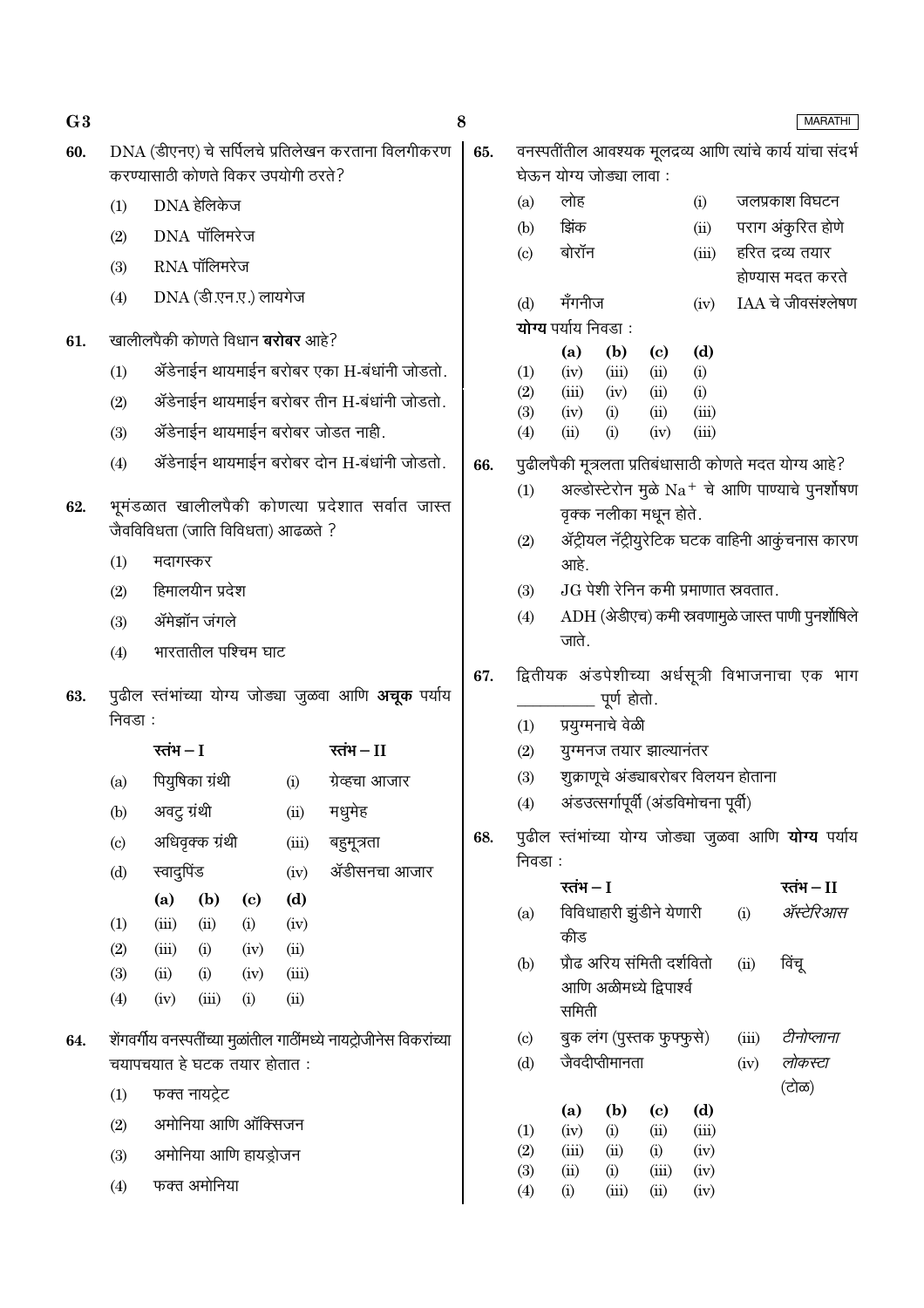| <b>MARATHI</b> |                            |                     |                  |                             |               |                                                           | $\boldsymbol{9}$ |                           |                |                                      |                                   |                | G <sub>3</sub>                                                        |
|----------------|----------------------------|---------------------|------------------|-----------------------------|---------------|-----------------------------------------------------------|------------------|---------------------------|----------------|--------------------------------------|-----------------------------------|----------------|-----------------------------------------------------------------------|
| 69.            | निवडा :                    |                     |                  |                             |               | पुढील स्तंभाच्या योग्य जोड्या लावा आणि अचूक पर्याय        | 72.              |                           |                | प्रयोगात अमिनो आम्ले तयार केली:      |                                   |                | एस.एल. मिलर याने बंद चंबूत ही रसायने मिसळून त्याच्या                  |
|                |                            | रतंभ $-I$           |                  |                             |               | रतंभ – $II$                                               |                  | (1)                       |                |                                      |                                   |                | 800°C तापमानात $\rm CH_{3}$ , $\rm H_{2}$ , $\rm NH_{4}$ आणि पाण्याचे |
|                | (a)                        |                     | तरंगत्या बरगड्या |                             | (i)           | दुसऱ्या आणि सातव्या<br>बरगडी मध्ये<br>स्थापिलेले          |                  | (2)                       | बाष्प<br>बाष्प |                                      |                                   |                | 600°C तापमानात $\rm CH_{4}$ , $\rm H_{2}$ , $\rm NH_{3}$ आणि पाण्याचे |
|                | (b)                        | असंकूट              |                  |                             | (ii)          | प्रगंड अस्थिचे शीर                                        |                  | (3)                       | बाष्प          |                                      |                                   |                | 600°C तापमानात $CH_3$ , $H_2$ , NH <sub>3</sub> आणि पाण्याचे          |
|                | $\left( \mathrm{c}\right)$ | अंसफलक              |                  |                             | (iii)         | जत्रुक                                                    |                  | (4)                       |                |                                      |                                   |                | 800°C तापमानात $CH_4$ , $H_2$ , NH <sub>3</sub> आणि पाण्याचे          |
|                | (d)                        | संगुहिका            |                  |                             | (iv)          | उरोस्थीशी जोडत नाही                                       |                  |                           | बाष्प          |                                      |                                   |                |                                                                       |
|                |                            | (a)                 | (b)              | $\left( \mathbf{c} \right)$ | (d)           |                                                           | 73.              |                           |                |                                      |                                   |                | जैवतंत्रज्ञात वापरलेल्या सजीवांची व त्यांच्या उपयोगाच्या जोड्या       |
|                | (1)                        | (i)                 | (iii)            | (ii)                        | (iv)          |                                                           |                  | लावा :                    |                |                                      |                                   |                |                                                                       |
|                | (2)                        | (iii)               | (ii)             | (iv)                        | (i)           |                                                           |                  | (a)                       |                | <i>बॅसिलस थुरिन्जेंसिस</i> (i)       |                                   |                | क्लोनींग वाहक                                                         |
|                | (3)<br>(4)                 | (iv)<br>(ii)        | (iii)<br>(iv)    | (i)<br>(i)                  | (ii)<br>(iii) |                                                           |                  | (b)                       |                | थरमस ॲक्वेटीकस                       |                                   | (ii)           | पहिल्या $rDNA$ रेणूची<br>निर्मिती                                     |
|                |                            |                     |                  |                             |               |                                                           |                  | $\left( \text{c} \right)$ |                | ॲग्रोबॅक्टेरियम                      |                                   | (iii)          | $DNA$ पॉलीमरेज                                                        |
| 70.            |                            |                     |                  |                             |               | वनस्पतींमध्ये निकोटीन, स्ट्रिक्निन आणि कॅफेन ही द्वितीयक  |                  |                           |                | टुमिफॅसीन्स                          |                                   |                |                                                                       |
|                |                            |                     |                  | चयापचयिते यासाठी बनतात:     |               |                                                           |                  | (d)                       | साल्मोनेला     |                                      |                                   | (iv)           | क्राय प्रथिने                                                         |
|                | (1)                        |                     | वाढीस प्रतिसाद   |                             |               |                                                           |                  |                           |                | टायफीम्युरियम                        |                                   |                |                                                                       |
|                | (2)                        |                     | संरक्षण क्रिया   |                             |               |                                                           |                  |                           |                | खालीलपैकी <b>योग्य</b> पर्याय निवडा: |                                   |                |                                                                       |
|                | (3)                        |                     |                  | प्रजोत्पादनावर परिणाम       |               |                                                           |                  | (1)                       | (a)<br>(iv)    | (b)<br>(iii)                         | $\left( \mathrm{e}\right)$<br>(i) | (d)<br>(ii)    |                                                                       |
|                |                            |                     |                  |                             |               |                                                           |                  | (2)                       | (iii)          | (ii)                                 | (iv)                              | (i)            |                                                                       |
|                | (4)                        | पोषक मूल्य          |                  |                             |               |                                                           |                  | (3)                       | (iii)          | (iv)                                 | (i)                               | (ii)           |                                                                       |
| 71.            |                            |                     |                  |                             |               | पुढील स्तंभाच्या योग्य जोड्या लावा आणि <b>अचूक</b> पर्याय |                  | (4)                       | (ii)           | (iv)                                 | (iii)                             | (i)            |                                                                       |
|                | निवडा :                    |                     |                  |                             |               |                                                           | 74.              |                           |                |                                      |                                   |                | <i>बॅसिलस थुरिन्जेंसिस</i> (Bt) चा विषयुक्त जीन घालून विकसित          |
|                |                            | रतंभ $-I$           |                  |                             |               | रतंभ $-I$                                                 |                  |                           |                | हा ____________ साठी प्रतिरोधक आहे.  |                                   |                | केलेली ((Bt) बीटी कापूस जात/कापसाचा वाण) (Bt) कापूस                   |
|                | (a)                        | बीटी कापूस          |                  |                             | (i)           | जनुकीय उपचार                                              |                  | (1)                       |                | बुरशीजन्य रोग्य                      |                                   |                |                                                                       |
|                |                            |                     |                  |                             |               | पद्धती                                                    |                  | (2)                       |                | वनस्पती नेमॅटोडस                     |                                   |                |                                                                       |
|                | (b)                        | ॲडेनोसिन            |                  |                             | (ii)          | पेशी संरक्षण                                              |                  | (3)                       |                | कीटक भक्षक                           |                                   |                |                                                                       |
|                |                            | डीअमायनेज<br>कमतरता |                  |                             |               |                                                           |                  | (4)                       |                | कीटकयुक्त कीड                        |                                   |                |                                                                       |
|                |                            |                     |                  |                             |               |                                                           | 75.              |                           |                | खालीलपैकी <b>योग्य</b> जोडी निवडा :  |                                   |                |                                                                       |
|                | $\left( \mathrm{c}\right)$ | <b>RNAi</b>         |                  |                             | (iii)         | $HIV$ संक्रमणाचे<br>निदान                                 |                  | (1)                       | पॉलीमरेज       |                                      |                                   |                | DNA ला तुकड्यांमध्ये                                                  |
|                | (d)                        |                     | पीसीआर (PCR)     |                             | (iv)          | बॅसिलस थुरिन्जेंसिस                                       |                  |                           |                |                                      |                                   |                | कापतो<br>DNA च्या दोन                                                 |
|                |                            | (a)                 | (b)              | $\left( \mathbf{c} \right)$ | (d)           |                                                           |                  | (2)                       | न्युक्लीएज     |                                      |                                   |                | धाग्यांना दुभागतो                                                     |
|                | (1)                        | (iii)               | (ii)             | (i)                         | (iv)          |                                                           |                  | (3)                       |                | एक्सोन्युक्लीएज                      |                                   | $\blacksquare$ | DNA रेणूंमध्ये विशिष्ट                                                |
|                | (2)                        | (ii)                | (iii)            | (iv)                        | (i)           |                                                           |                  |                           |                |                                      |                                   |                | बिंदूवर कापतो                                                         |
|                | (3)                        | (i)                 | (ii)             | (iii)                       | (iv)          |                                                           |                  | (4)                       | लायगेज         |                                      |                                   | $\frac{1}{2}$  | दोन DNA रेणूंना                                                       |
|                | (4)                        | (iv)                | (i)              | (ii)                        | (iii)         |                                                           |                  |                           |                |                                      |                                   |                | जोडतो                                                                 |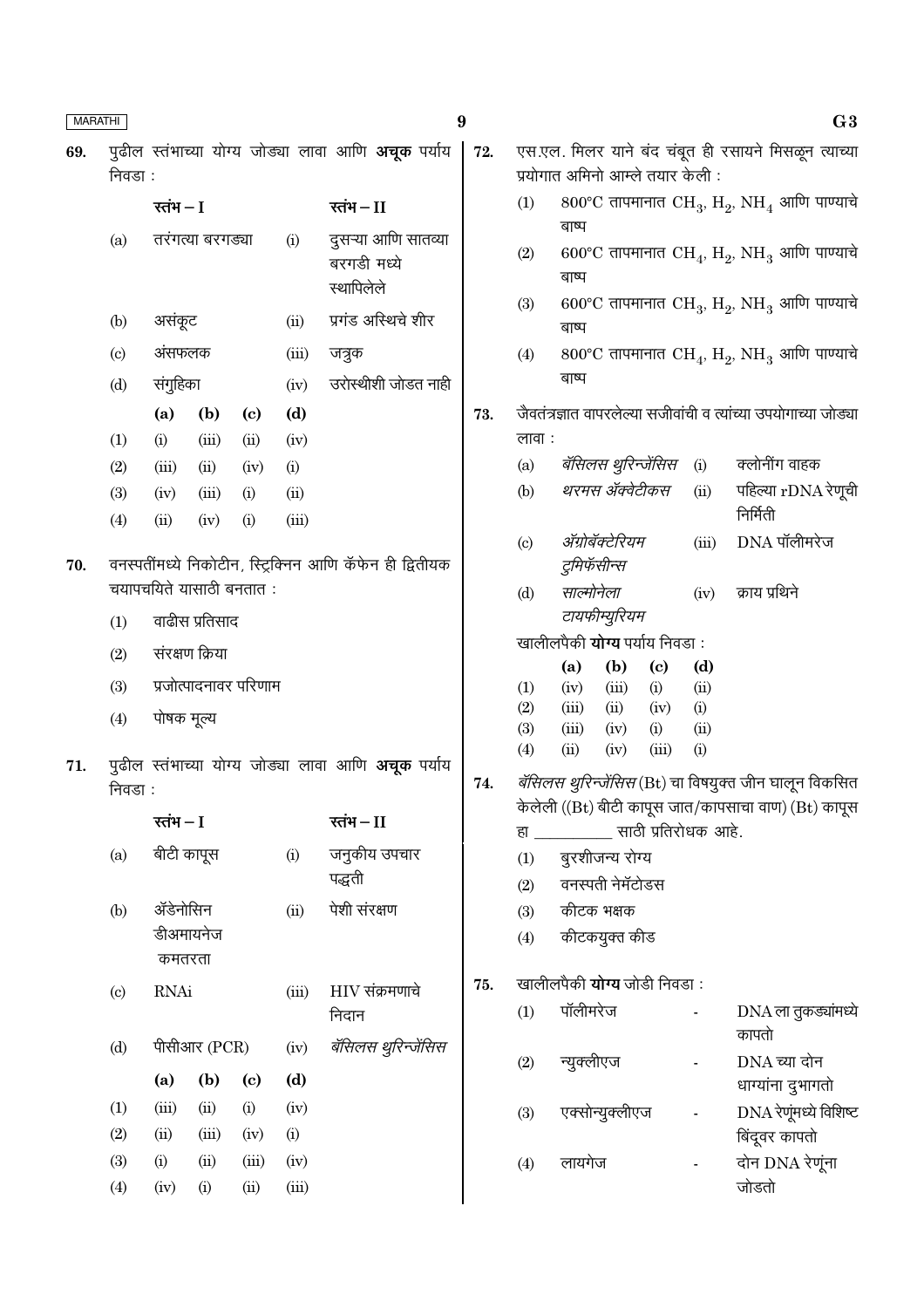| बीजांडाच्या कायेला चिकटलेल्या बीजांडवृंताचा भाग हा<br>पुढील स्तंभाच्या अचूक जोड्या लावा आणि <b>अचूक</b> पर्याय<br>81.<br>76.<br>निवडा.<br>आहे :                    |                                       |
|--------------------------------------------------------------------------------------------------------------------------------------------------------------------|---------------------------------------|
|                                                                                                                                                                    |                                       |
| बीजांडद्वार<br>(1)<br>रतंभ $-I$                                                                                                                                    | रतंभ $-$ II                           |
| न्यूसेलस<br>(2)<br>अपरा<br>(i)<br>(a)                                                                                                                              | ॲंड्रोजन्स                            |
| निभाग<br>(3)<br>पारदर्शी अंडावरण<br>(ii)<br>(b)<br>नाभिका<br>(4)                                                                                                   | मानवी कोरीऑनिक<br>गोनॅडोट्रॉपिन (hCG) |
| शंकू रूपात बीजाणूपत्रांची मांडणी किंवा स्ट्रोबिलाई यामध्ये<br>77.<br>कंद मूत्रमार्ग ग्रंथी<br>(iii)<br>(c)                                                         | अंड्यावरील स्तर                       |
| आढळते :<br>लिडीग पेशी<br>(d)<br>(iv)                                                                                                                               | शिश्नास वंगण करणे                     |
| टेरिस<br>(1)<br>(d)<br>(a)<br>(b)<br>$\left( \mathrm{c}\right)$<br>मार्केन्शिया<br>(2)                                                                             |                                       |
| (iii)<br>(1)<br>(i)<br>(iv)<br>(ii)<br>इक्वीसेटम<br>(3)                                                                                                            |                                       |
| (2)<br>(iii)<br>(ii)<br>(i)<br>(iv)<br>सालव्हीनिया<br>(4)                                                                                                          |                                       |
| (3)<br>(iii)<br>(i)<br>(ii)<br>(iv)<br>पुढील स्तंभाच्या योग्य जोड्या जुळवा आणि <b>अचूक</b> पर्याय<br>78.<br>(ii)<br>(4)<br>(iii)<br>(i)<br>(iv)                    |                                       |
| निवडा :                                                                                                                                                            |                                       |
| खालीलपैकी कोणते लोकसंख्येचे गुणविशेष <b>नाही</b> ?<br>82.<br>रतंभ $-I$<br>रतंभ $-I$                                                                                |                                       |
| दाह प्रतिक्रिया<br>(1)<br>इओसिनोफिल<br>जनन प्रमाण<br>(i)<br>(a)                                                                                                    |                                       |
| आम्लारिरंज<br>बृहद भक्षी<br>(ii)<br>(b)<br>विनाशिता<br>(2)                                                                                                         |                                       |
| उदासीनरागी पेशी<br>हिस्टामायनेज<br>(iii)<br>$\left( \mathrm{c}\right)$<br>जाति परस्परक्रिया<br>(3)                                                                 |                                       |
| विनाशकारी विकर<br>लिंग गुणोत्तर<br>(4)<br>वितरीते                                                                                                                  |                                       |
| हिस्टामिन असणारे<br>लसिका पेशी<br>(d)<br>(iv)<br>पुढील स्तंभाच्या जोड्या लावा आणि <b>अचूक</b> पर्याय निवडा :<br>83.                                                |                                       |
| कण वितरते<br>रतंभ $-1$<br>(b)<br>(d)<br>(a)<br>$\left( \mathrm{c}\right)$                                                                                          | रतंभ $-II$                            |
| श्रवणांग<br>(a)<br>(i)<br>(iii)<br>(1)<br>(iv)<br>(i)<br>(ii)<br>(2)<br>(iii)<br>जोडते<br>(ii)<br>(iv)<br>(i)                                                      | मध्यकर्ण ग्रसनी बरोबर                 |
| (3)<br>(iv)<br>(ii)<br>(i)<br>(iii)<br>कर्णावर्त<br>(ii)<br>(b)<br>(iii)<br>(i)<br>(4)<br>(ii)<br>(iv)                                                             | कर्ण गहनाचा<br>गुंडाळलेला भाग         |
| ग्लायकोसिडिक बंध व पेप्टाइड बंध असलेले पदार्थ अनुक्रमे<br>79.<br>युस्टेशिअन नलिका<br>(iii)<br>(c)<br>ओळखा.                                                         | अंडाकार खिडकीशी                       |
| ग्लिसेरॉल, ट्रीपसिन<br>(1)                                                                                                                                         | जोडलेले                               |
| रिकिबी<br>(d)<br>(iv)<br>सेल्युलोज, लेसिथिन<br>(2)<br>इन्युलिन, इन्सुलिन<br>(3)                                                                                    | कर्णावर्त पटलावर<br>स्थापिलेले        |
| कायटिन, कोलेस्टेरॉल<br>(d)<br>(b)<br>(a)<br>(c)<br>(4)                                                                                                             |                                       |
| (iii)<br>(i)<br>(iv)<br>(ii)<br>(1)<br>परिसंस्थेतील एकूण प्राथमिक निर्मिती दर व निव्वळ प्राथमिक<br>80.                                                             |                                       |
| (2)<br>(ii)<br>(i)<br>(iii)<br>(iv)<br>निर्मिती दरा संदर्भात खालीलपैकी कोणते विधान <b>बरोबर</b>                                                                    |                                       |
| (3)<br>(ii)<br>(iii)<br>(i)<br>(iv)<br>आहे?                                                                                                                        |                                       |
| (4)<br>(ii)<br>(iii)<br>(i)<br>(iv)<br>एकूण प्राथमिक निर्मिती ही निव्वळ प्राथमिक निर्मितीपेक्षा<br>(1)                                                             |                                       |
| नेहमी जास्त असते.<br>पुढीलपैकी प्राण्यांमध्ये सर्वात जास्त प्रमाणात असणारे प्रथिन<br>84.<br>एकूण प्राथमिक निर्मिती व निव्वळ प्राथमिक निर्मिती हे<br>कोणते ?<br>(2) |                                       |
| सर्व समान आहेत.<br>कोलॅंजेन<br>(1)                                                                                                                                 |                                       |
| एकूण प्राथमिक निर्मिती व निव्वळ प्राथमिक निर्मितीत<br>(3)<br>लेक्टीन<br>(2)<br>काहीच संबंध नसतो.                                                                   |                                       |
| इन्सुलिन<br>(3)<br>एकूण प्राथमिक निर्मिती ही निव्वळ प्राथमिक निर्मितीपेक्षा<br>(4)                                                                                 |                                       |
| हिमोग्लोबीन<br>(4)<br>नेहमी कमी असते.                                                                                                                              |                                       |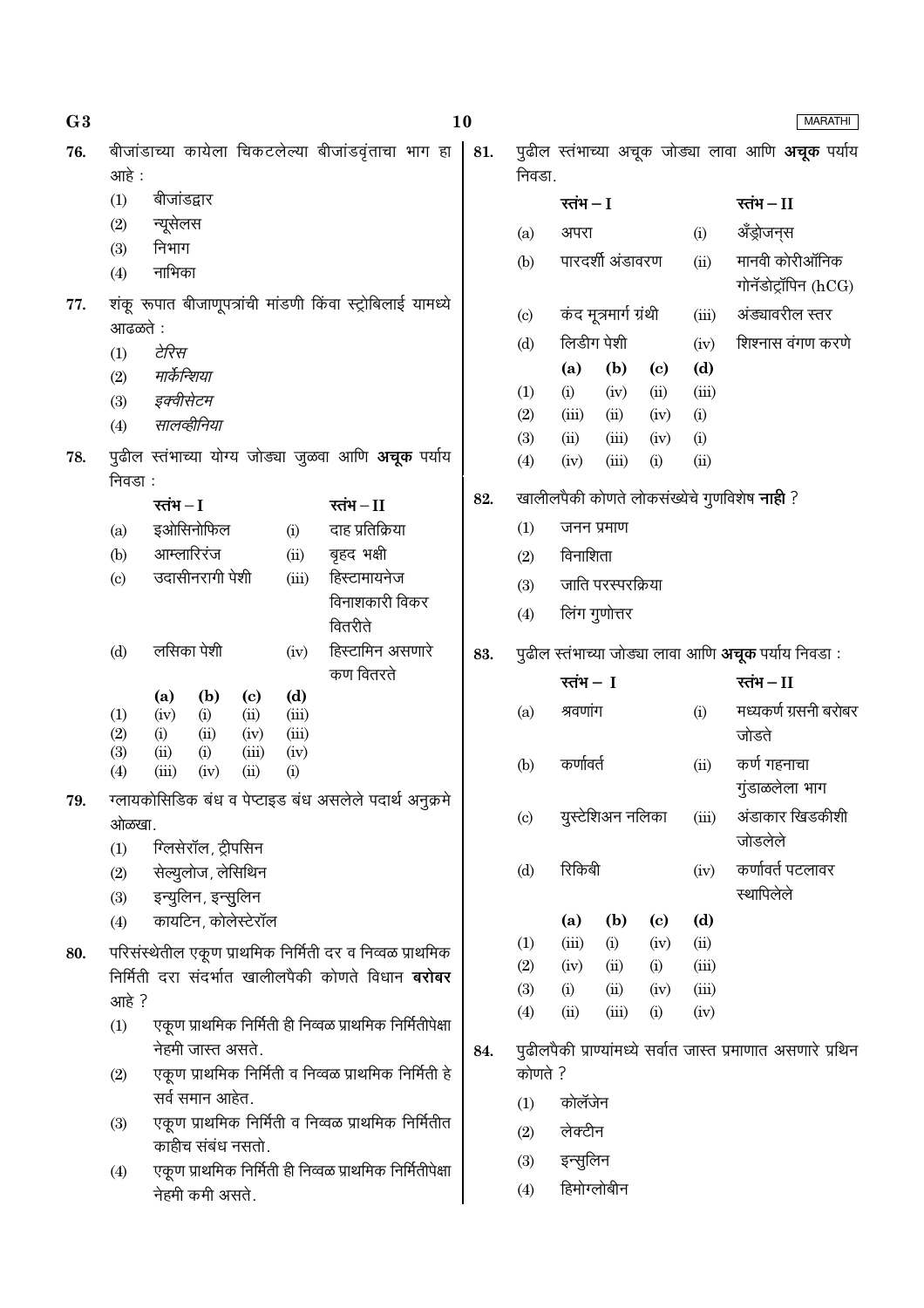|     | <b>MARATHI</b>             |                                       |                      |                             |      |                                                          |
|-----|----------------------------|---------------------------------------|----------------------|-----------------------------|------|----------------------------------------------------------|
| 85. |                            |                                       |                      |                             |      | अर्धसूत्री विभाजनास धरून योग्य जोड्या लावा:              |
|     | (a)                        | युग्मसूत्रता                          |                      |                             | (i)  | समाप्तीकरण                                               |
|     |                            | (b) स्थूलसूत्रता                      |                      |                             |      | (ii) व्यत्यासिका                                         |
|     | $\left( \mathrm{c}\right)$ | द्विसूत्रता                           |                      |                             |      | (iii) जीन विनिमय                                         |
|     |                            | (d) अपगतिका                           |                      |                             |      | (iv) गुणसूत्री संयोजन                                    |
|     |                            | खालीलपैकी <b>योग्य</b> पर्याय निवडा : |                      |                             |      |                                                          |
|     |                            |                                       |                      | (a) (b) (c)                 | (d)  |                                                          |
|     | (1)                        |                                       |                      | $(iv)$ $(iii)$ $(ii)$       | (i)  |                                                          |
|     | (2)                        |                                       |                      | (i) (ii) (iv) (iii)         |      |                                                          |
|     | (3)                        |                                       |                      | $(ii)$ $(iv)$ $(iii)$ $(i)$ |      |                                                          |
|     | (4)                        |                                       | $(iii)$ $(iv)$ $(i)$ |                             | (ii) |                                                          |
| 86. |                            | साधारण इतकी आहे :                     |                      |                             |      | रॉबर्ट मे यांच्या मते भूमंडळावर एकूण जाति विविधता ही     |
|     | (1)                        | $20\,$ दशलक्ष                         |                      |                             |      |                                                          |
|     |                            | $(2) 50$ दशलक्ष                       |                      |                             |      |                                                          |
|     |                            | $(3)$ 7 दशलक्ष                        |                      |                             |      |                                                          |
|     | (4)                        |                                       | $1.5$ दशलक्ष         |                             |      |                                                          |
| 87. |                            |                                       |                      |                             |      | यांत अर्ध निम्न अंडाशय असते.                             |
|     | (1)                        | मोहरी                                 |                      |                             |      |                                                          |
|     |                            | $(2)$ सूर्यफूल                        |                      |                             |      |                                                          |
|     | (3)                        | प्लम                                  |                      |                             |      |                                                          |
|     | (4)                        | वांगे                                 |                      |                             |      |                                                          |
| 88. |                            | <b>अचूक</b> विधान निवडा.              |                      |                             |      |                                                          |
|     | (1)                        |                                       |                      |                             |      | ग्लुकॅगॉन हायपोग्लायसेमिआशी निगडीत आहे.                  |
|     | (2)                        |                                       |                      |                             |      | इन्सुलिन स्वादुपिंड पेशी आणि मेदपेशीवर क्रिया करते.      |
|     | (3)                        |                                       |                      |                             |      | इन्सुलिन हे हायपरग्लायसेमिआशी निगडीत आहे.                |
|     | (4)                        | करतात.                                |                      |                             |      | ग्लूकोकॉरटीकॉइडस ग्लूकोज जनन प्रक्रिया उत्तेजित          |
| 89. |                            |                                       |                      |                             |      | रात्रीच्या समयी व भल्या पहाटे गवताच्या पात्यांवर दवबिंदू |
|     |                            | कारणीभूत आहे.                         |                      |                             |      | तयार होऊन जलोत्सर्जन होण्यास __________ ही प्रक्रिया     |
|     | (1)                        | मूलदाब                                |                      |                             |      |                                                          |
|     | (2)                        | अंत:शोषण                              |                      |                             |      |                                                          |
|     |                            |                                       |                      |                             |      |                                                          |

- रससंकोच  $(3)$
- बाष्पोत्सर्जन  $(4)$

11

- पेशी चक्रातून काही विभाजन होणाऱ्या पेशी बाहेर पडून सुप्त 90. प्रावस्थेत जातात. याला  $(G_0)$  सुप्त प्रावस्था असे म्हणतात. ही प्रावस्था \_\_\_\_\_\_\_\_\_\_ नंतर होते.
	- $G_1$  प्रावस्थे  $(1)$
	- S प्रावस्थे  $(2)$
	- $G_2$  प्रावस्थे  $(3)$
	- $M$  प्रावस्थे  $(4)$

सरल आवर्त गतित कणाचे विस्थापन व त्वरण यातील प्रावस्थांतर 91. ्<br>अग्रहे

(1) 
$$
\frac{3\pi}{2} \text{ rad}
$$
  
(2) 
$$
\frac{\pi}{2} \text{ rad}
$$

$$
(3) \qquad \overline{\mathbf{Y}}\mathbf{F}^{\mathbf{Z}}
$$

$$
(4) \qquad \pi \ \mathrm{rad}
$$

एका लांब सोलेनॉईडची लांबी 50 cm असून त्यास 100 वेढे 92. आहेत व त्यातून 2.5 A धारा वाहते. सोलेनॉईडच्या मध्यावर चुंबकीय क्षेत्र \_\_\_\_\_\_\_\_\_\_\_ आहे.

 $(\mu_0 = 4\pi \times 10^{-7} \text{ T m A}^{-1})$ 

- $(1)$  $3.14 \times 10^{-4}$  T
- $6.28 \times 10^{-5}$  T  $(2)$
- $3.14 \times 10^{-5}$  T  $(3)$
- $6.28\times10^{-4}\,\mathrm{T}$  $(4)$
- एका वजनविरहीत दोरीच्या टोकांना दोन वस्तु 4 kg व 6 kg 93. वजनाच्या बांधलेल्या आहेत. ती दोरी घर्षणविरहीत कप्पीवरुन जाते (आकृती पहा). संहतीचे त्वरण, गुरुत्वीय त्वरणाच्या भाषेत  $(g)$   $\frac{1}{1}$   $\frac{1}{1}$   $\frac{1}{1}$   $\frac{1}{1}$   $\frac{1}{1}$   $\frac{1}{1}$   $\frac{1}{1}$   $\frac{1}{1}$   $\frac{1}{1}$   $\frac{1}{1}$   $\frac{1}{1}$   $\frac{1}{1}$   $\frac{1}{1}$   $\frac{1}{1}$   $\frac{1}{1}$   $\frac{1}{1}$   $\frac{1}{1}$   $\frac{1}{1}$   $\frac{1}{1}$   $\frac{1}{1}$   $\frac{1}{1}$   $\frac{1}{$

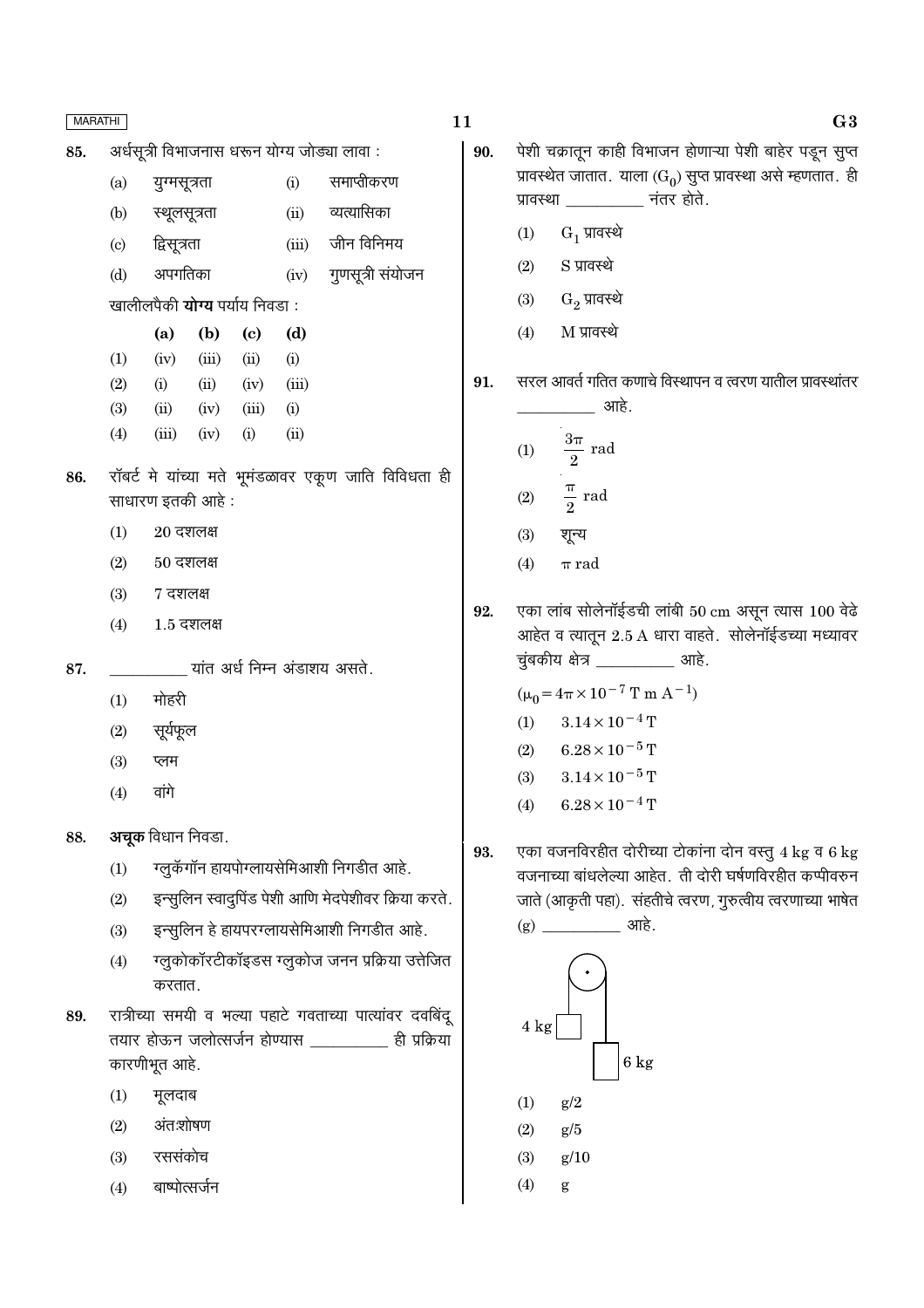$G<sub>3</sub>$ 12 **MARATHI** विद्युत क्षेत्र व चुंबकीय क्षेत्र यांचे घटकाबरोबर विद्युत चुंबकीय  $0.5$  g पदार्थाची समतूल्यता ऊर्जा \_\_\_\_\_\_\_\_\_\_\_ आहे. 94. 99. तरंगाची तीव्रता यांनी सहाय्यीत केलेले गुणोत्तर \_  $4.5 \times 10^{13}$  J  $(1)$ आहे. (c = विद्युत चुंबकीय तरंगाचा वेग)  $(2)$  $1.5 \times 10^{13}$  J  $(1)$  $1:1$  $0.5 \times 10^{13}$  J  $(3)$  $(2)$  $1 : c$  $(4)$  $4.5 \times 10^{16}$  J  $1: c^2$  $(3)$  $(4)$  $c:1$ 100. एका स्क्रू प्रमापीचे लघुतम माप 0.01 mm असून त्याच्या अवकाशातील एका भागात,  $0.2 \text{ m}^3$  आकारमानात, सगळीकडे वर्तुळाकार मापनश्रेणीत 50 भाग आहेत. 95.  $5$  V विद्युत विभव आढळले. त्या भागातील विद्युत क्षेत्राचे स्क्र प्रमापीच्या आट्यांमधील अंतर व्याहि. परिमाण <u>\_\_\_\_\_\_\_\_\_\_</u> आहे.  $0.25$  mm  $(1)$  $0.5$  N/C  $(1)$  $(2)$  $0.5 \text{ mm}$  $(2)$  $1 N/C$  $5 N/C$  $(3)$  $1.0 \text{ mm}$  $(3)$  $(4)$ शून्य  $(4)$  $0.01$  mm एकअणुक वायुसाठी सरासरी औष्णिक ऊर्जा 96. 101. दोन  $A$  व B ह्या नळकांड्यांची क्षमता सारखीच असून ते आहे. तोटीच्या सहाय्याने एकमेकास जोडलेले आहेत. A मध्ये मानक  $(k_B = \text{sqrt}$ व्ह्यसनचा स्थिरांक व T = निरपेक्ष तापमान) तापमानाचा व दाबाचा आदर्श वायू आहे. B हा पूर्णपणे निर्वात  $\begin{aligned} \frac{3}{2} \ k_{\mathrm{B}}\text{T} \\ \frac{5}{2} \ k_{\mathrm{B}}\text{T} \\ \frac{7}{2} \ k_{\mathrm{B}}\text{T} \end{aligned}$ आहे. पूर्ण संहती औष्णिक दृष्ट्या रोधित आहे. तोटी एकदम  $(1)$ उघडली. ती पद्धत बाहे.  $(2)$ समोष्ण  $(1)$  $(2)$ समआयतनी  $(3)$  $(3)$ समभारिक  $\frac{1}{2}$  k<sub>B</sub>T  $(4)$ समतापी  $(4)$ एक कण ज्याची सदिश स्थिती  $\stackrel{\wedge}{2}{\stackrel{k}{k}}$ m आहे, त्याच्या आरंभावर 97. 102. एका नळकांड्यात 249 kPa दाबाचा व 27°C तापमानाचा  $\overrightarrow{3f}$  N बल कार्य करते तेव्हा आघूर्ण काढा : हायड्रोजन वायू भरलेला आहे. त्याची घनता  $6\hat{i}$  N m  $(1)$  $\text{snk.} (R = 8.3 \text{ J} \text{ mol}^{-1} \text{ K}^{-1})$  $-6\hat{i}$  N m  $(2)$  $0.2 \text{ kg/m}^3$  $(1)$  $6\hat{k}$  N m  $0.1 \text{ kg/m}^3$  $(3)$  $(2)$  $0.02 \text{ kg/m}^3$  $6i$  N m  $(3)$  $(4)$  $0.5 \text{ kg/m}^3$  $(4)$ रेणू व्यास d व n घनता अंक असलेल्या वायूचा माध्य मुक्त पथ 98. 103. जेव्हा युरेनियम समस्थानिक<sup>235</sup>92U हा न्युट्रॉन बरोबर मारा \_ असा अभिव्यक्त करता येऊ शकेल. केला, तो  $^{89}_{36}\text{Kr}$  उत्पन्न करतो, तीन न्युट्रॉन्स व  $(1)$  $\sqrt{2} \text{ n} \pi d^2$  $\frac{1}{\sqrt{2} \; \text{n}^2 \pi \text{d}^2}$  $\frac{91}{40}\text{Zr}$  $(1)$  $(2)$  $\frac{101}{36}\mathrm{Kr}$  $(2)$  $\frac{1}{\sqrt{2}\;\text{n}^2\pi^2\text{d}^2}$  $(3)$  $\frac{103}{36}\mathrm{Kr}$  $(3)$  $\frac{144}{56}\text{Ba}$  $(4)$  $(4)$  $\sqrt{2}$  nπ $\epsilon$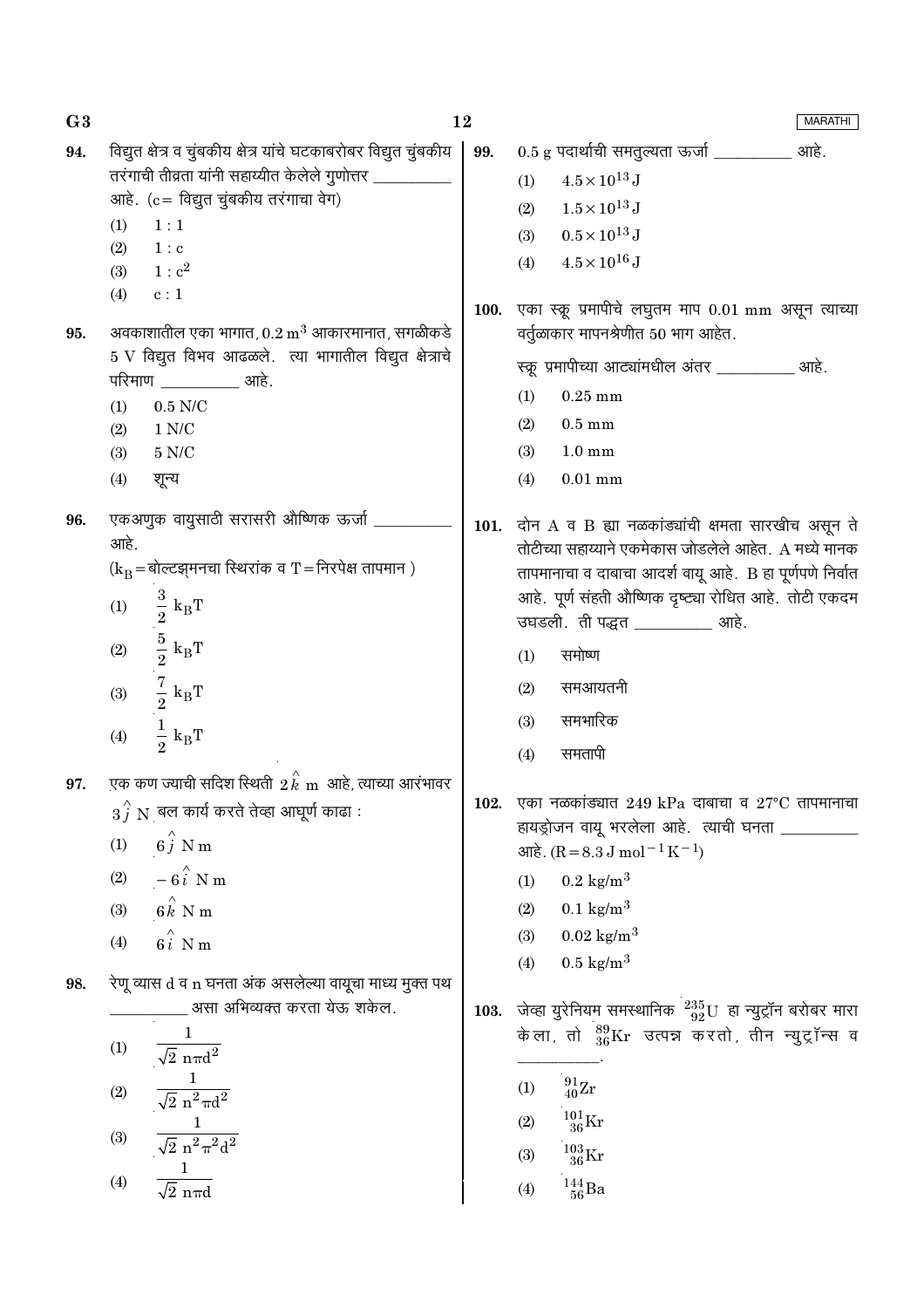- 104.  $3 \times 10^{-10}$  Vm<sup>-1</sup> विद्युत क्षेत्रात,  $7.5 \times 10^{-4}$  m s<sup>-1</sup> अनुगमन वेग असलेल्या एका प्रभारित कणाची गतिशिलता  $m^2 V^{-1} s^{-1}$  मध्ये \_\_\_\_\_\_\_\_\_\_\_\_\_ आहे.
	- $2.5\times10^6$  $(1)$
	- $2.5\times10^{-6}$  $(2)$
	- $2.25 \times 10^{-15}$  $(3)$
	- $2.25 \times 10^{15}$  $(4)$
- 105. अर्थपूर्ण आकडे विचारात घेता, 9.99 m 0.0099 m ची किंमत किती आहे ?
	- $9.98 \text{ m}$  $(1)$
	- $(2)$  $9.980 \text{ m}$
	- $9.9<sub>m</sub>$  $(3)$
	- $9.9801 \,\mathrm{m}$  $(4)$
- 106. एका लोखंडाच्या दांड्याची प्रभाव्यता 599 आहे व तो  $1200$  A m<sup>-1</sup> चूंबकन क्षेत्रात ठेवला. दांड्याच्या पदार्थाची पार्यता आहे.

$$
(\mu_0 = 4\pi \times 10^{-7} \text{ T m A}^{-1})
$$

- $8.0 \times 10^{-5}$  T m A<sup>-1</sup>  $(1)$
- $2.4\pi \times 10^{-5}$  T m A<sup>-1</sup>  $(2)$
- $2.4\pi \times 10^{-7}$  T m A<sup>-1</sup>  $(3)$
- $2.4\pi \times 10^{-4}$  T m A<sup>-1</sup>  $(4)$
- 107. एका गोलाकार वाहकाची त्रिज्या 10 cm असून त्यावर  $3.2 \times 10^{-7}$  C एवढा प्रभार एकसमानतेने पसरलेला आहे. गोलाच्या मध्यापासून 15 cm अंतरावरील बिंदूवर विद्युत क्षेत्राची किंमत किती आहे ?

 $\frac{1}{4\pi\epsilon_0} = 9 \times 10^9 \text{ N m}^2/\text{C}^2$  $4\pi\epsilon_0$  $1.28 \times 10^5$  N/C  $(1)$  $1.28 \times 10^6$  N/C  $(2)$  $1.28 \times 10^7$  N/C  $(3)$  $1.28 \times 10^4$  N/C  $(4)$ 

- $108.$  एक सरीतील LCR परिपथ प्रत्यावर्ती धारेच्या व्होल्टता उदगमास जोडलेला आहे. जेव्हा परिपथातून L काढून टाकला तेव्हा धारा व व्होल्टता यातील प्रावस्थांतर $\frac{\pi}{3}$  आहे. जर परिपथातून C काढून टाकला तर धारा व व्होल्टता यातील प्रावस्थांतर पुन्हा  $\frac{\pi}{3}$ आहे. परिपथाचा शक्ती गुणक \_\_\_\_\_\_\_\_\_\_\_ आहे.  $(1)$  $0.5$  $(2)$  $1.0$ 
	- $-1.0$  $(3)$
	- शुन्य  $(4)$
- $r$  त्रिज्या असलेली केशिका नळी पाण्यात बूडविली व त्यामध्ये 109. h उंचीपर्यंत पाणी चढते. केशिकेतील पाण्याचे वस्तूमान 5 g आहे. दूसरी 2r त्रिज्या असलेली केशिका नळी पाण्यात बुडविली. त्या नळीत चढलेल्या पाण्याचे वस्तूमान खाडी.
	- $(1)$  $5.0 g$
	- $(2)$  $10.0 g$
	- $(3)$  $20.0 g$
	- $2.5 g$  $(4)$

110. यंगच्या द्विचिती प्रयोगात, जर संसंजी उदगमांमधील अंतर अर्ध केले व पडद्यापासून संसंजी उद्गमांपर्यंतचे अंतर दुप्पट केले तर झल्लरींची रुंदी बाल कोते.

- अर्धी  $(1)$
- $(2)$ चार पट
- एक चतुर्थांश  $(3)$
- $(4)$ दुप्पट
- 111. दाखविलेल्या तर्क परिपथात, सत्य तक्ता विकास आहे.

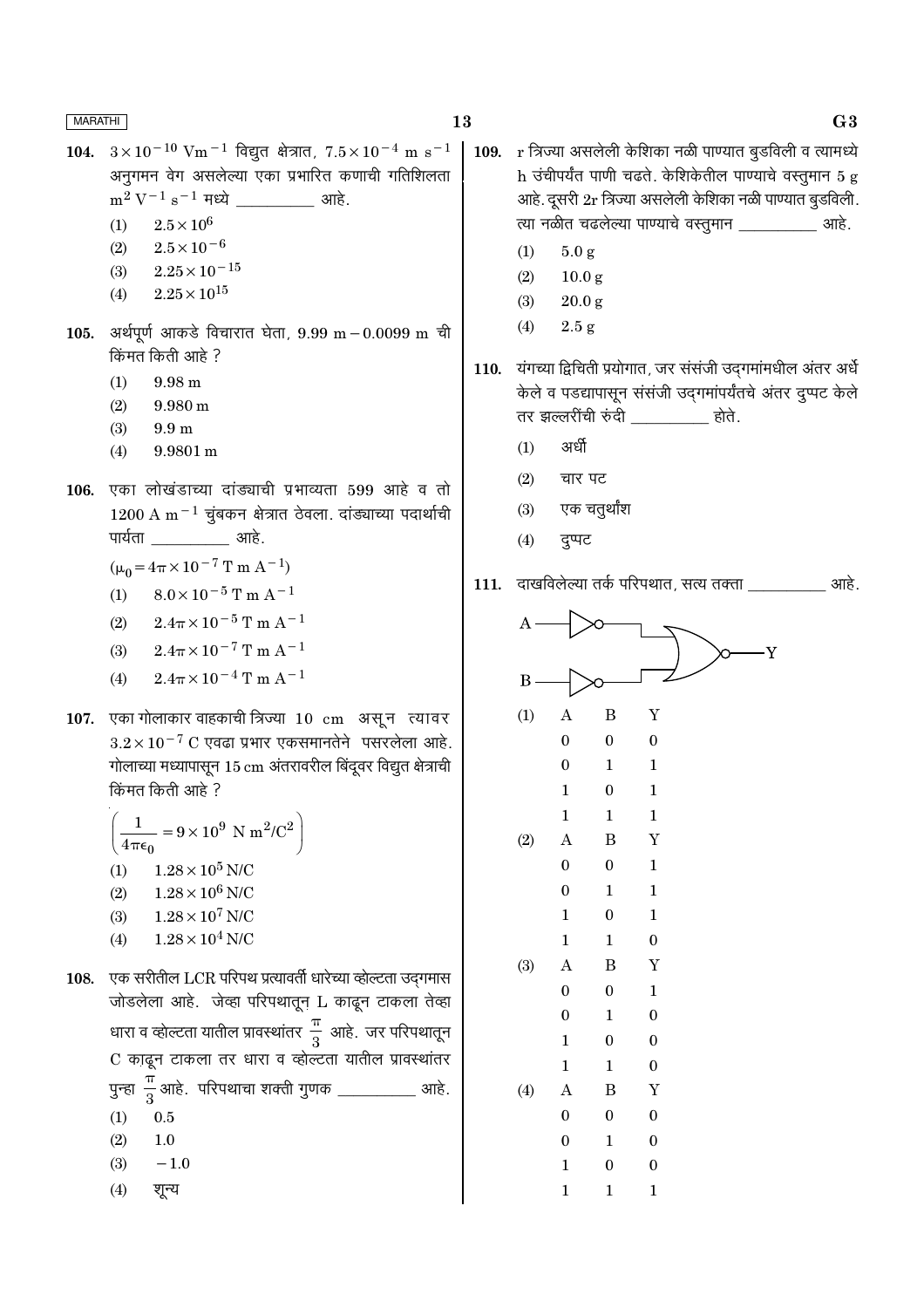

# 117. p-n संधी स्थान डायोडमधील मध्य भागातील (depletion region ) रुंदी \_\_\_\_\_\_\_\_\_\_\_\_\_ मुळे वाढते.

- फक्त व्युत्क्रम अभिनती  $(1)$
- दोनही पुरोगामी अभिनती व व्युत्क्रम अभिनती  $(2)$
- पुरोगामी धारा वाढल्यामुळे  $(3)$
- फक्त पुरोगामी अभिनती  $(4)$
- 118. अधः सीमा वारंवारतेच्या 1.5 पट वारंवारतेचा प्रकाश प्रकाशसंवेदी पदार्थावर आपाती आहे. जर वारंवारता अर्धी केली व तीव्रता दोनपट केली तर प्रकाशविद्युत धारा किती असेल?
	- $(1)$ चार पट
	- एक चतुर्थांश  $(2)$
	- $(3)$ शून्य
	- दोनपट  $(4)$
- 119. एका ताऱ्यापासून 600 nm तरंगलांबीचा प्रकाश येत आहे असे माना. ज्या दूरदर्शीच्या वस्तुभिंगाचा व्यास 2 m आहे त्या दूरदर्शीच्या वियोजनाची मर्यादा \_\_\_\_\_\_\_\_\_\_\_ आहे.
	- $1.83 \times 10^{-7}$  rad  $(1)$
	- $7.32 \times 10^{-7}$  rad  $(2)$
	- $6.00 \times 10^{-7}$  rad  $(3)$
	- $3.66 \times 10^{-7}$  rad  $(4)$
- 120. एक रोधाची तार मिटर सेतूच्या डाव्या मोकळ्या जागेत जोडली व 10  $\Omega$  चा रोध उजव्या मोकळ्या जागेत जोडला असता सेतू मधील बिंदू सेतूच्या तारेस  $3:2$  गुणोत्तरात विभागीत होतो. जर रोधाच्या तारेची लांबी 1.5 m आहे, तर 1  $\Omega$  रोधाच्या तारेची लांबी बाहे.
	- $1.0 \times 10^{-1}$  m  $(1)$
	- $1.5 \times 10^{-1}$  m  $(2)$
	- $1.5 \times 10^{-2}$  m  $(3)$
	- $1.0 \times 10^{-2}$  m  $(4)$
- $20$  W/cm<sup>2</sup> सरासरी अभिवाह असलेला प्रकाश  $20$  cm<sup>2</sup> 121. पृष्ठीय क्षेत्रफळ असलेल्या अपरावर्तीत पृष्ठभागावर लंबरूप पडतो. एका मिनीटात पृष्ठभागानी घेतलेली ऊर्जा \_\_\_\_\_\_ आहे.
	- $12 \times 10^3$  J  $(1)$
	- $24 \times 10^3$  J  $(2)$
	- $48 \times 10^3$  J  $(3)$
	- $10 \times 10^3$  J  $(4)$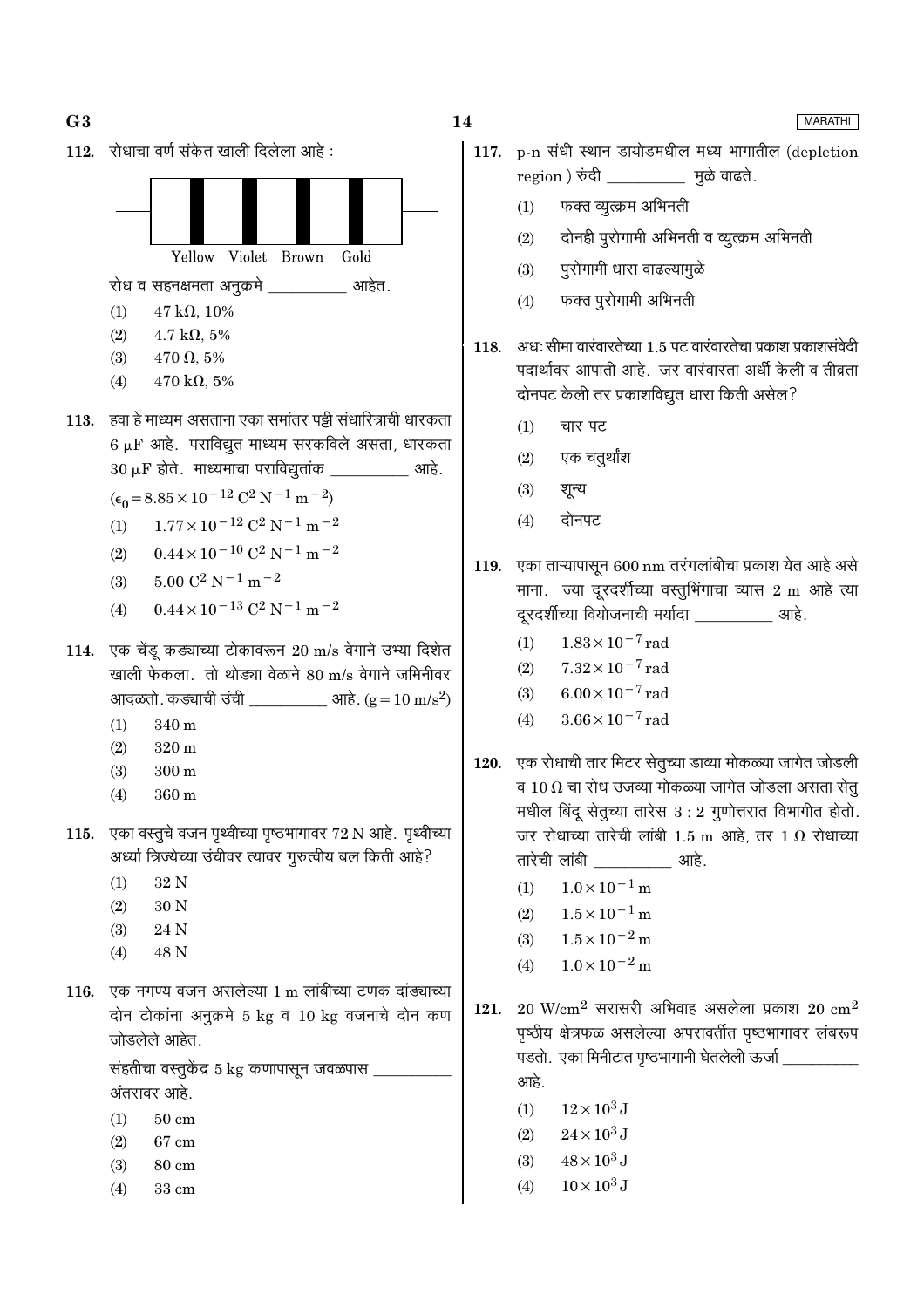122. लहान कोन असलेल्या (लोलकाचा कोन A आहे) लोलकाच्या एका पृष्ठभागावर  $i$  आपाती कोन असलेला एक किरण आपाती आहे व विरुद्ध पृष्ठभागापासून तो लंबरूप बाहेर पडतो. जर लोलकाच्या पदार्थाचा अपवर्तनांक  $\mu$  आहे तर आपाती कोन  $i$ जवळपास ः आहे.

|                  | 2Α    |
|------------------|-------|
| $\left(1\right)$ | μ     |
| (2)              | μA    |
| (3)              | μ $A$ |

- $\overline{\phantom{a}2}$  $\bf{A}$  $(4)$
- 123.  $40 \mu$ F चे संधारित्र 200 V, 50 Hz प्रत्यावर्ती धारेच्या पुरवठ्यास जोडले. परिपथातील धारेची वर्गमाध्य वर्गमूळ किंमत जवळपास <u>आहे.</u>
	- $2.05A$  $(1)$
	- $(2)$  $2.5A$
	- $(3)$ 25.1 A
	- $1.7A$  $(4)$
- 124. प्रतिबलाची मिती 311है.
	- $[ML^2T^{-2}]$  $(1)$
	- $[ML^0T^{-2}]$  $(2)$
	- $[ML^{-1}T^{-2}]$  $(3)$
	- $[MLT^{-2}]$  $(4)$
- 125. आंतरपृष्ठासाठी ब्रेवस्टरचा कोन  $i_h$  \_\_\_\_\_\_\_\_\_\_ असला पाहिजे.
	- $(1)$  $30^{\circ} < i_h < 45^{\circ}$
	- $(2)$  $45^{\circ} < i_b < 90^{\circ}$
	- $i_h = 90^{\circ}$  $(3)$
	- $0^{\circ} < i_b < 30^{\circ}$  $(4)$
- 126. एका स्थिर आधारापासून L लांबीची व A काटछेद क्षेत्रफळ असलेली एक तार टांगलेली आहे. जेव्हा तिच्या मोकळ्या टोकापासून M वस्तुमान टांगलेले असते तेव्हा तिची लांबी  $L_1$ पर्यंत बदलते. यंगच्या मापांकाची पदावली बाहे.

 $Mg(L_1 - L)$  $(1)$  $\overline{AL}$ MgL  $(2)$  $AL_{1}$ MgL  $(3)$  $A(L_1 - L)$ 

$$
(4) \qquad \frac{\text{MgL}_1}{\text{AL}}
$$

एका लहान विद्युत द्विध्रुवाचे द्विध्रुव आघूर्ण  $16 \times 10^{-9}$  C m 127. आहे. द्विध्रुवाच्या मध्यापासून 0.6 m अंतरावरील बिंदू जो द्विध्रुव अक्षाशी 60° चा कोन करतो त्या द्विध्रुवामुळे विद्युत विभव ्राप्त है।<br>अग्रहे

$$
\left(\frac{1}{4\pi\epsilon_0} = 9 \times 10^9 \text{ N m}^2/\text{C}^2\right)
$$
  
(1) 200 V  
(2) 400 V  
(3)  $\sqrt[3]{8\pi}$   
(4) 50 V

- 128. एक गिटारमध्ये, A व B ह्या दोन दोऱ्या सारख्याच पदार्थापासून बनविल्या असून त्या किंचित स्वरमिलाफ होत नाहीत व 6 Hz वारंवारतेचे विस्पंद तयार करतात. जेव्हा B मधील ताण थोड़ा कमी केला, विस्पंद वारंवारता 7 Hz पर्यंत वाढते. जर  $A$  ची वारंवारता 530 Hz आहे, तर B ची मूळ वारंवारता
	- असेल.
	- 524 Hz  $(1)$
	- $(2)$ 536 Hz
	- 537 Hz  $(3)$
	- $(4)$ 523 Hz
- 129. एक इलेक्ट्रॉन स्थिरतेपासून V volt विभवांतरात त्वरित केला. जर इलेक्ट्रॉनची डी-ब्रोग्ली तरंगलांबी  $1.227 \times 10^{-2}$  nm आहे, तर विभवांतर खाहे.
	- $10^2$  V  $(1)$
	- $10^3\,\mathrm{V}$  $(2)$
	- $10^4$  V  $(3)$
	- 10<sub>V</sub>  $(4)$
- 130. ज्या घनांचा तापमान रोधगूणांक ऋण आहे ते आहेत.
	- फक्त रोधी  $(1)$
	- फक्त अर्धवाहक  $(2)$
	- रोधी व अर्धवाहक  $(3)$
	- $(4)$ धातू
- 131. DNA चा एक बंध तोडण्यासाठी  $10^{-20}$  J एवढी ऊर्जा लागते. हि किंमत  $eV$  मध्ये जवळपास बाहे.
	- $(1)$  $0.6$
	- $(2)$ 0.06
	- $(3)$ 0.006
	- $(4)$ 6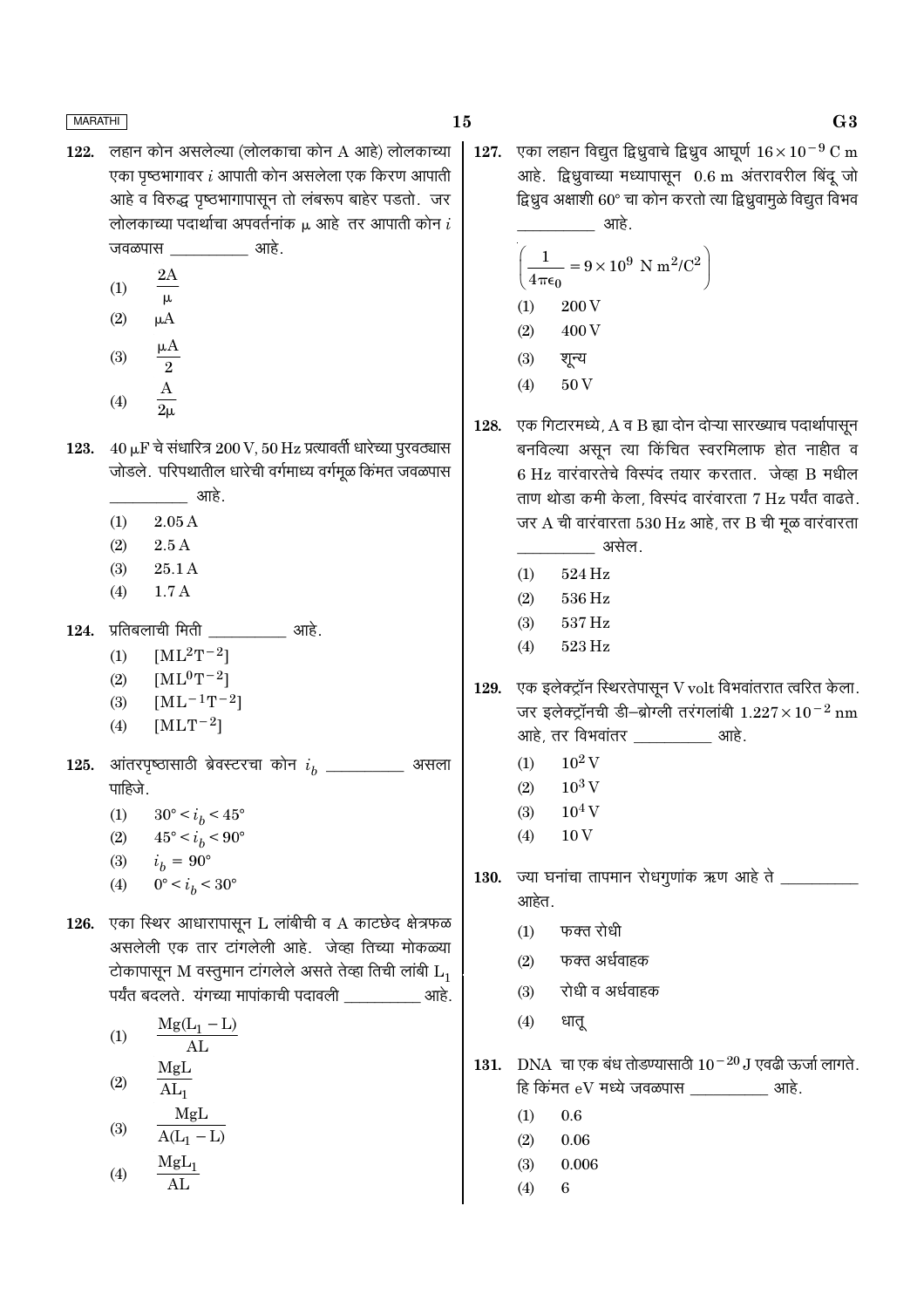$G<sub>3</sub>$ 

**MARATHI** 

- 132. दोन भरीव कॉपर गोळ्यांची त्रिज्या  $r_1$  व  $r_2$  असून  $(r_1 = 1.5 r_2)$  त्यांचे तापमान 1 K ने वाढविण्यासाठी लागलेल्या उष्णतेचे गुणोत्तर \_\_\_\_\_\_\_\_\_\_\_ आहे.
	- 9  $(1)$  $\frac{1}{4}$
	- $\frac{3}{2}$  $(2)$  $\frac{5}{3}$  $(3)$
	- **27**  $(4)$
- खालीलपैकी कोणता आलेख तांब्यासाठी रोधकता (p) व तापमान 133. (T) बरोबर बदल दाखवितो?



- 134. ट्रांझीस्टरच्या क्रियेत, खालीलपैकी कोणते विधान बरोबर आहे?
	- पाया, उत्सर्जी व संग्राही भाग यांचा आकार सारखाच  $(1)$ असला पाहिजे.
	- उत्सर्जी संधिस्थान व संग्राही संधिस्थान दोनही पुरोगामी  $(2)$ अभिनती आहेत.
	- पायाचा भाग खुप बारीक असला पाहिजे व हलका  $(3)$ प्रलेपित असावा.
	- पाया, उत्सर्जी व संग्राही भाग यांना सारखीच प्रलेपनाची  $(4)$ संहती असली पाहिजे.

खालीलपैकी कोणती एक बोहरची प्रतिकृती योग्य **नाही** ? 135. एकतः आयनित हेलियम अणु (He $^+$ )  $(1)$ 

- ड्युटेरॉन अणू  $(2)$
- एकतः आयनित निऑन अणू  $(Ne<sup>+</sup>)$  $(3)$
- हायड्रोजन अणू  $(4)$
- खालील अभिक्रियेतील कार्बनच्या आक्सिडनांकातील बदल किती 136. आहे?

 $\text{CH}_4(g) + 4\text{Cl}_2(g) \rightarrow \text{CCl}_4(l) + 4\text{HCl}(g)$ 

- 0 ते +4  $(1)$
- $-4\overrightarrow{d}+4$  $(2)$
- 0 ते  $-4$  $(3)$
- $+47 + 4$  $(4)$
- 137. प्लॅटिनम (Pt) इलेक्ट्रोड वापरून विरल सल्फ्यूरिक आम्लाचे विद्युत अपघटन केल्यास ॲनोडला मिळणारे उत्पाद असेल:
	- ऑक्सिजन वायू  $(1)$
	- $(2)$  $H_2S$  वायू
	- $(3)$  $SO<sub>2</sub>$  वायू
	- हायड्रोजन वायू  $(4)$
- अभिक्रियेतील अभिकरणाची संहति वाढविल्यास 138. मध्ये बदल होतो.
	- अभिक्रिया उष्मा  $(1)$
	- सीमा ऊर्जा  $(2)$
	- $(3)$ संघात वारंवारता
	- सक्रियण ऊर्जा  $(4)$
- विरल  $\rm NaOH$  च्या उपस्थितीत बेन्झाल्डिहाईड व ॲसिटोफिनोन 139. मधील अभिक्रियेला \_\_\_\_\_\_\_\_\_ समजतात.
	- कॅनिझॅरोची अभिक्रिया  $(1)$
	- काट–कॅनिझॅरोची अभिक्रिया  $(2)$
	- काट–अल्डॉल संघनन  $(3)$
	- अल्डॉल संघनन  $(4)$
- खालील कोणत्या अल्केनची वूर्टझ अभिक्रियेने जास्त प्राप्ती 140. होऊ शकत नाही?
	- $2,3$ -डायमिथाईलब्यूटेन  $(1)$
	- n-हेप्टेन  $(2)$
	- n-ब्यूटेन  $(3)$
	- n-हेक्झेन  $(4)$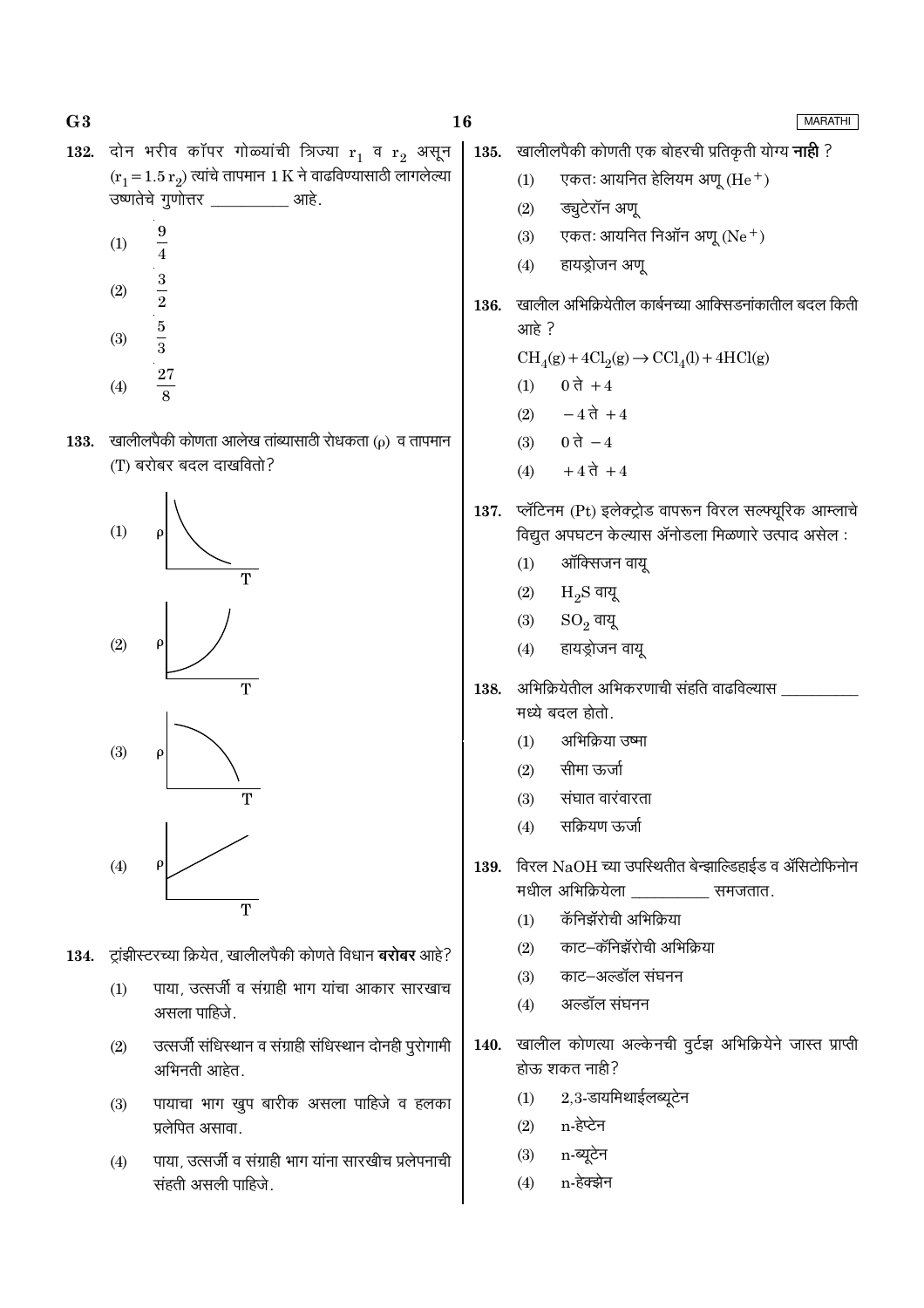17 **MARATHI** खालील कोणते नैसर्गिक बहवारिक आहे ? यरिआची पाण्चाबरोबर अभिक्रिया होऊन  ${\bf A}$  तयार होते  ${\bf A}$  चे 141. 146.  $(1)$ poly (Butadiene-styrene) अपघटन  $\bf{B}$  मधे होते.  $\bf{B}$  हे  $Cu^{2+}(aq)$  मधून पाठविल्यावर  $(2)$ polybutadiene गर्द निळ्या रंगाचे  $\bf C$  द्रावण मिळते. खालील कोणते सूत्र  $\bf C$  चे  $(3)$ poly (Butadiene-acrylonitrile) आहे?  $(4)$  $cis-1,4$ -polyisoprene  $[Cu(NH<sub>2</sub>)<sub>4</sub>]<sup>2+</sup>$  $(1)$ 142.  $N_2$  व Ar वायुंच्या एक नळकांड्यातील मिश्रणात 7 g  $N_2$  व  $(2)$  $Cu(OH)_{2}$ 8 g Ar आहे. जर नळकांड्यातील वायुंच्या मिश्रणाचा एकूण  $CuCO<sub>3</sub>·Cu(OH)<sub>2</sub>$  $(3)$ दाब 27 bar आहे, नायट्रोजनचा आंशिक दाब \_  $(4)$  $CuSO<sub>4</sub>$ असेल. [अणु वस्तुमान: N = 14, Ar = 40 (g mol<sup>-1</sup> मध्ये) वापरा] ॲसिटोन व मेथीलमॅग्नेशिअम क्लोराईड मधील अभिक्रियेच्या 147.  $(1)$  $12<sub>bar</sub>$ जलीय अपघटनानंतर \_\_\_\_\_\_\_\_\_\_\_ देईल.  $(2)$  $15<sub>bar</sub>$  $(3)$  $18<sub>bar</sub>$ Sec. butyl alcohol  $(1)$ 9 bar  $(4)$  $(2)$ Tert. butyl alcohol 143. खालील जोड्या जूळवा व योग्य पर्याय ओळखा. Isobutyl alcohol  $(3)$  $CO(g) + H<sub>2</sub>(g)$  $Mg(HCO<sub>3</sub>)<sub>9</sub> +$  $(a)$  $(i)$  $(4)$ Isopropyl alcohol  $Ca(HCO<sub>3</sub>)<sub>2</sub>$ 148. खालील धातू खूप विकरे सक्रिय करणारा, ग्लुकोजच्या ऑक्सिडन इलेक्टॉनची कमतरता  $(b)$ पाण्याचा तात्पूरता  $(ii)$ मधे भाग घेऊन ATP तयार करणारा व सोडियम बरोबर चेता असलेले हायडाईड जडपणा निर्देशक पारगमनसाठी जबाबदार असलेला आयन आहे: सिंथेसिस वायू  $B_2H_6$  $(iii)$  $(c)$ प्रतलीय नसलेली तांबे  $(1)$  $(d)$  $H_2O_2$  $(iv)$ संरचना कॅल्शियम  $(2)$  $(b)$  $(c)$  $(d)$ (a) पोटॅशिअम  $(3)$  $(1)$  $(iii)$  $(ii)$  $(i)$  $(iv)$  $(2)$  $(iii)$  $(i)$  $(iv)$  $(ii)$ लोखंड  $(4)$  $(3)$  $(i)$  $(iii)$  $(iv)$  $(ii)$  $(4)$  $(iii)$  $(i)$  $(ii)$  $(iv)$ 149.  $^{175}_{71}$ Lu, मधील प्रोटॉन, न्यूट्रॉन आणि इलेक्ट्रॉनची संख्या 144.  $2Cl(g)$  →  $Cl_2(g)$  या अभिक्रियेसाठी खालील कोणते पर्याय अनुक्रमे \_\_\_\_\_\_\_\_ आहे. योग्य आहे ?  $104, 71$  व  $71$  $(1)$  $\Delta_r H > 0$  व  $\Delta_r S < 0$  $(1)$  $(2)$  $71, 71$  व  $104$  $(2)$  $\Delta_r H < 0$  व  $\Delta_r S > 0$  $\Delta_r H < 0$  व  $\Delta_r S < 0$  $(3)$  $(3)$  $175, 104$  व  $71$  $\Delta_r H > 0$  व  $\Delta_r S > 0$  $(4)$  $(4)$  $71, 104$  व  $71$ 145. अंत:केंद्रित घनाकृति संरचना (bcc) असलेल्या मूलद्रव्याच्या खालील कोणत्या रेणूंच्या संचाची द्विध्रुव आघूर्ण शून्य आहे ? 150. कोशाच्या बाजूची लांबी 288 pm आहे, तर त्याची आण्विक <u>........</u> आहे. बोरॉन ट्रायफ्लूओराईड, हायड्रोजन फ्लूओराईड, कार्बन त्रिज्या  $(1)$ डायऑक्साईड, 1.3-डायक्लोरोबेन्झिन  $\frac{\sqrt{2}}{4} \times 288$  pm  $(1)$ नायट्रोजन ट्रायफ्लूओराईड, बेरिलिअम डायफ्लूओराईड,  $(2)$  $\frac{4}{\sqrt{3}} \times 288$  pm पाणी, 1.3-डायक्लोरोबेन्झिन  $(2)$ बोरॉन ट्रायफ्लूओराईड, बेरिलिअम डायफ्लूओराईड,  $(3)$  $\frac{4}{\sqrt{2}} \times 288$  pm कार्बन डायऑक्साईड, 1,4-डायक्लोरोबेन्झिन  $(3)$  $(4)$ अमोनिया, बेरिलिअम डायफ्लूओराईड, पाणी, (4)  $\frac{\sqrt{3}}{4} \times 288 \text{ pm}$ 1.4-डायक्लोरोबेन्झिन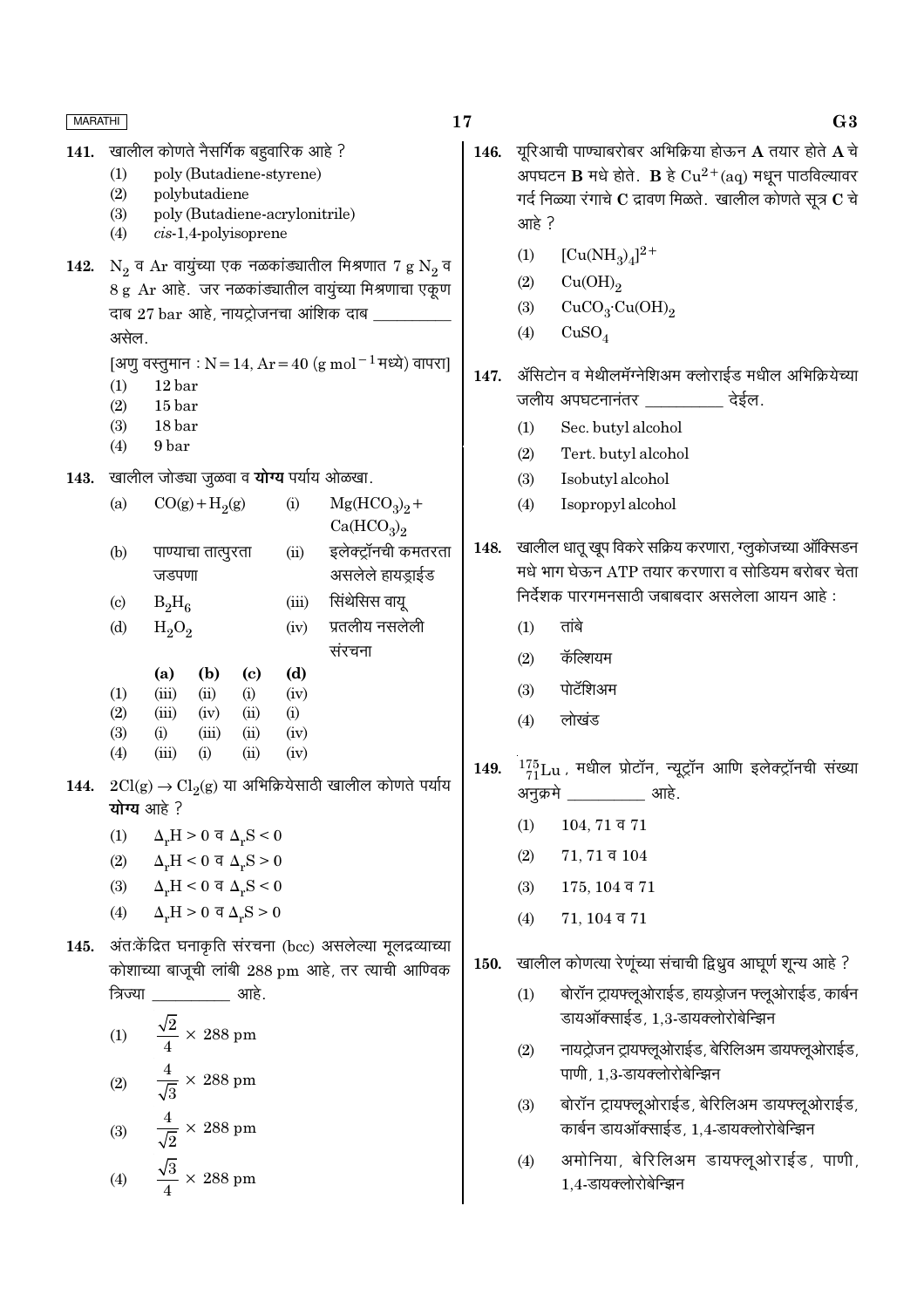- $G<sub>3</sub>$
- अस्तित्वात नसलेला रेणू ओळखा. 151.
	- $(1)$  $Li<sub>2</sub>$
	- $(2)$  $C_2$
	- $(3)$  $O<sub>2</sub>$
	- $(4)$  $He<sub>2</sub>$
- 152. चुकीची जोडी ओळखा.

नाव

# $IUPAC$  कार्यालयीन नावे

- Unnilunium  $(i)$ Mendelevium  $(a)$  $(b)$ Unniltrium  $(ii)$ Lawrencium Unnilhexium  $(iii)$  $(c)$ Seaborgium  $(d)$ Unununnium  $(iv)$ Darmstadtium  $(b)$ ,  $(ii)$  $(1)$
- $(2)$  $(c)$ ,  $(iii)$
- $(3)$  $(d)$ ,  $(iv)$
- $(4)$  $(a), (i)$
- 153. पहिल्या अभिक्रिया कोटीचा वेग स्थिरांक  $4.606 \times 10^{-3}$  s<sup>-1</sup> आहे.  $2.0 g$  अभिकरण  $0.2 g$  पर्यंत कमी होण्यासाठी लागणारा वेळ आहे.
	- $(1)$  $200 s$
	- $500 s$  $(2)$
	- $1000 s$  $(3)$
	- $(4)$  $100 s$

खालील **बरोबर** असलेले विधान ओळखा:  $154.$ 

- CO., च्या निकासामुळे पूळीदार तांबे, पूळीदार दिसते.  $(1)$
- निकेलचे बाष्प स्थिती शुद्धीकरण हे व्हॅन आर्केल पद्धतीने  $(2)$ केले जाते
- कच्या लोखंडाला साचेकाम करून विविध आकार देता  $(3)$ येते.
- घडीव लोखंड हे 4% कार्बन असलेले अशूद्ध लोखंड  $(4)$ आहे.
- 155. Zeta विभवाचे मापन हे कोलॉइडी द्रावणाचे कोणते गुणधर्म निश्चित करण्यासाठी वापरतात ?
	- $(1)$ द्रावणीयता
	- कोलॉइडी कणांची स्थैर्यता  $(2)$
	- कोलॉइडी कणांचा आकार  $(3)$
	- विष्यंदिता  $(4)$

### 18

- **156.** खालील कोणत्या सत्फरच्या ऑक्झोआम्लामध्ये  $-0-0-$ बंध आहे?
	- $H_2SO_4$ , सल्फ्यूरिक आम्ल  $(1)$
	- $(2)$  $H_2S_2O_8$ , पेरोक्सोडायसल्फ्यूरिक आम्ल
	- $H_2S_2O_7$ , पायरोसल्फ्यूरिक आम्ल  $(3)$
	- $(4)$  $H_2SO_3$ , सत्फ्यूरस आम्ल
- 157. 2-ब्रोमो-पेन्टेनची विलोपन अभिक्रियेमुळे पेन्ट-2-ईन मिळणारी अभिक्रिया आहे:
	- β-विलोपन अभिक्रिया  $(a)$
	- Zaitsey नियमाचे पालन करते  $(b)$
	- डिहायडोहॅलोजिनेशन अभिक्रिया  $(c)$
	- निर्जलन अभिक्रिया  $(b)$
	- $(1)$  $(a), (c), (d)$
	- $(2)$  $(b), (c), (d)$
	- $(3)$  $(a), (b), (d)$
	- $(4)$  $(a), (b), (c)$
- खालील बरोबर असलेली विधाने ओळखा: 158.
	- आईसक्रीम व शीत अन्नासाठी प्रशीतक म्हणुन  $\mathrm{CO}_2(\mathrm{g})$  $(a)$ वापरतात.
	- $C_{60}$  संरचनेत सहा सदस्यांच्या 12 कार्बन कड्या व  $(b)$ पाच सदस्यांच्या 20 कार्बन कड्या असतात.
	- ZSM-5 हे एक प्रकारचे झिओलाईट अल्कोहोलचे  $(c)$ गॅसोलिन मधे रूपांतर करण्यासाठी वापरतात.
	- CO हा रंगहीन व वास नसलेला वायू आहे.  $(d)$
	- $(1)$  $(a)$  व  $(c)$  फक्त
	- $(2)$ (b) व (c) फक्त
	- $(3)$ (c) व (d) फक्त
	- (a), (b) व (c) फक्त  $(4)$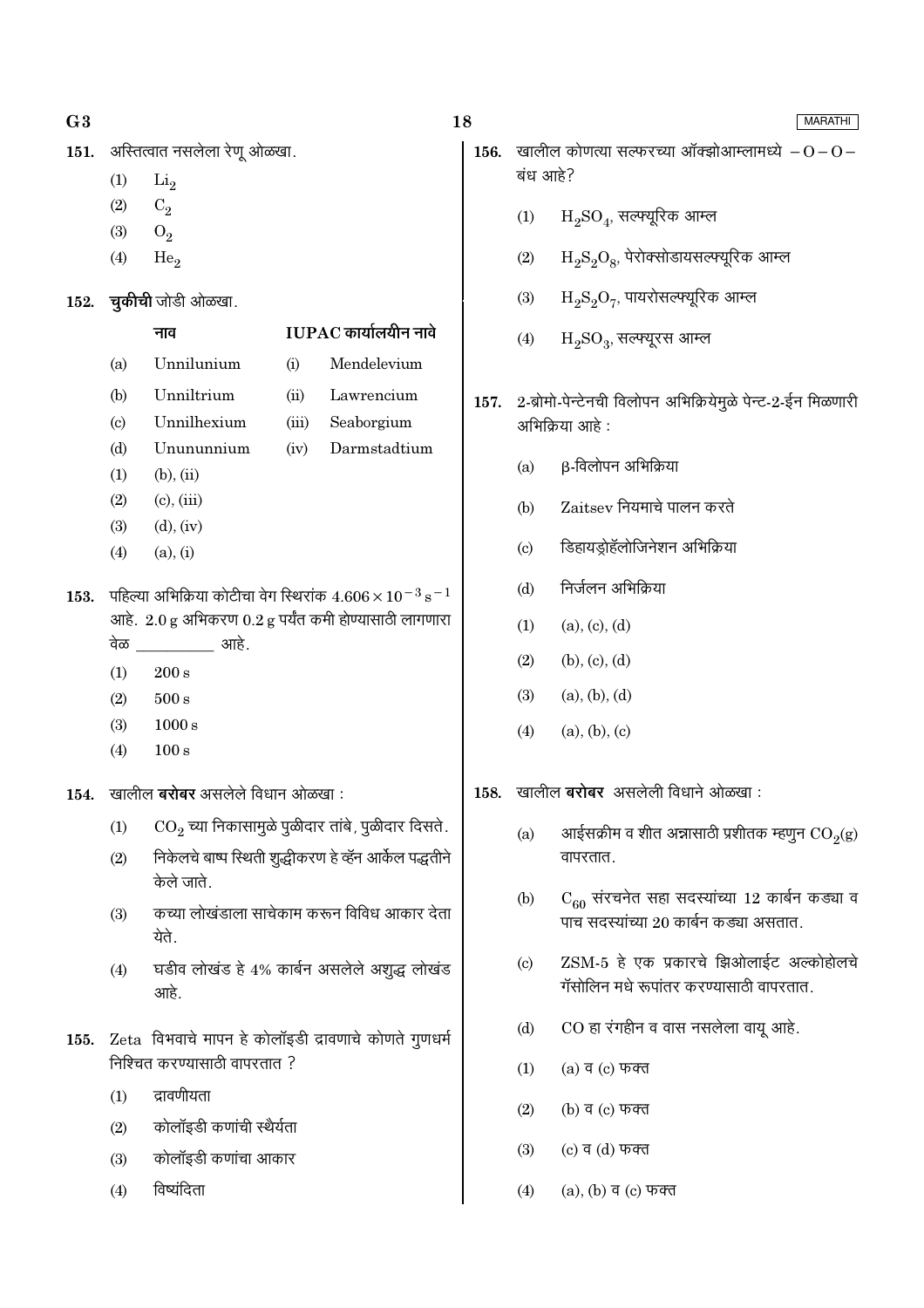|--|

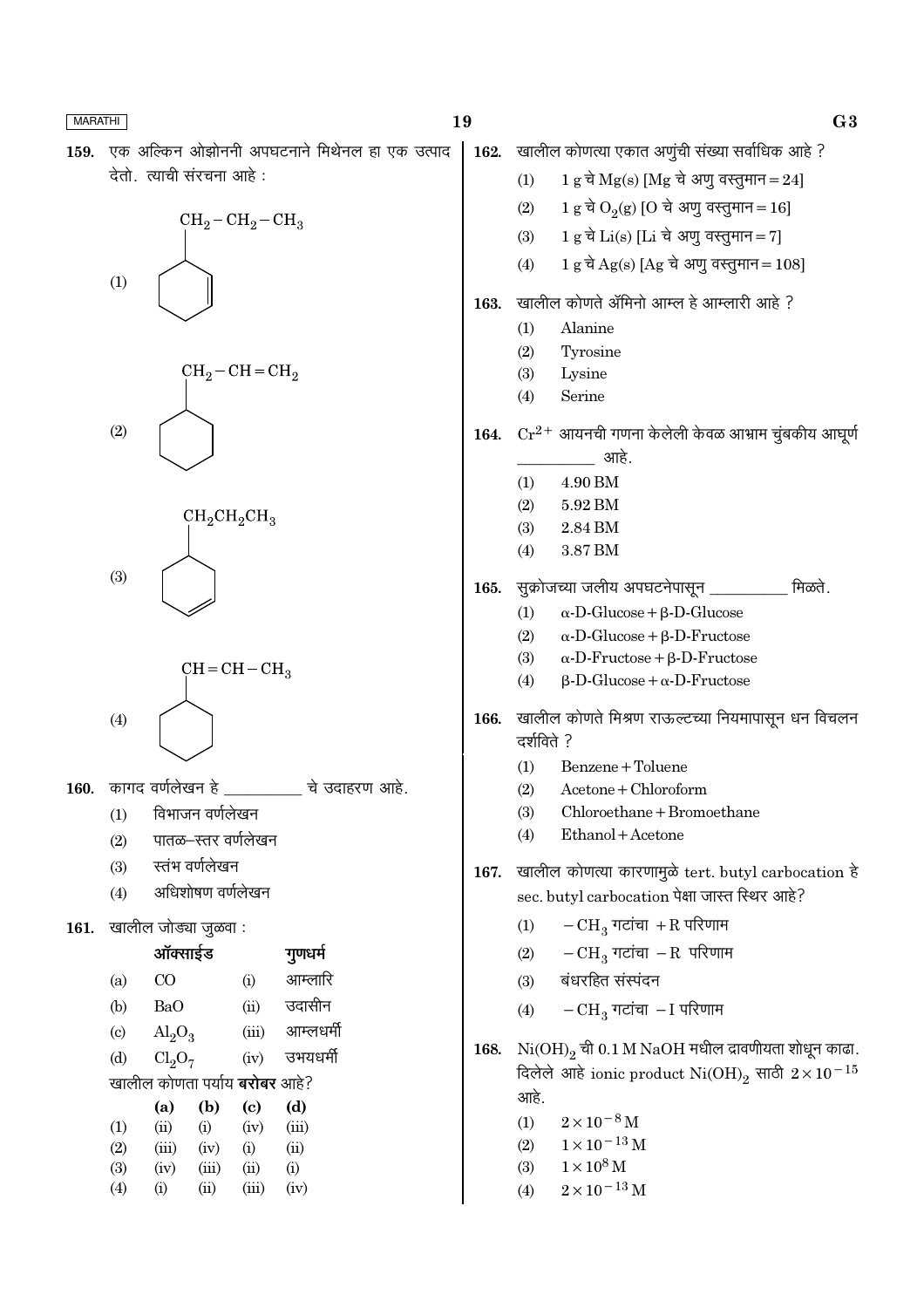$G3$ 

- खालील कोणते कटायनी निर्मलक आहे ? 169.
	- सोडियम स्टिअरेट  $(1)$
	- Cetyltrimethyl ammonium bromide  $(2)$
	- सोडिअम dodecylbenzene sulphonate  $(3)$
	- सोडियम लॉरिल सल्फेट  $(4)$
- 170. बेन्झिनचा गोठणांक घट स्थिरांक (Ke) 5.12 K kg mol<sup>-1</sup> आहे. बेन्झिन मध्ये अबाष्पनशील द्राव्य असलेल्या द्रावणाची मोललता 0.078 m आहे त्या दावणाचा गोठणांक घट आहे. (दोन दशांशचिन्हांपर्यंत वलयांकित केलेले)
	- $(1)$  $0.80K$
	- $(2)$  $0.40K$
	- $(3)$  $0.60K$
	- $0.20K$  $(4)$
- $171.$  चुकीचे विधान ओळखा:
	- गुणित ऑक्सिडन स्थिती व संकूले तयार करण्याच्या  $(1)$ क्षमतेमुळे, संक्रमण-धातू आणि त्यांची संयुगे उत्प्रेरक सक्रिय म्हणून ओळखले जातात.
	- H, C किंवा N सारखे लहान अणू जेव्हा अणू धातूंच्या  $(2)$ स्फटिकी जालकातील पोकळ्यांमध्ये अडकतात. तेव्हा त्या संयुगांना आंतरकोशी संयुगे म्हणतात.
	- क्रोमिअमची ऑक्सिडन स्थिती  $CrO_4^{2-}$  आणि  $(3)$  $Cr_2O_7^{2-}$  मधे सारखी नाही.
	- पाण्यामध्ये  $Cr^{2+}(d^4)$  हे  $Fe^{2+}(d^6)$  पेक्षा जास्त तीव्र  $(4)$ क्षपणक आहे.
- 172. कार्बन मोनॉक्साइड संबंधी खालील कोणते विधान बरोबर नाही $?$ 
	- रक्ताची ऑक्सिजन वाहून नेण्याची क्षमता कमी करते.  $(1)$
	- कार्बोक्सीहिमोग्लोबिन (CO ला बांधलेले हिमोग्लोबिन)  $(2)$ हे ऑक्सीहिमोग्लोबिन पेक्षा कमी स्थायी (less stable) आहे.
	- अपूर्ण ज्वलनामुळे ते तयार होते.  $(3)$
	- ते कार्बोक्सीहिमोग्लोबिन तयार करते.  $(4)$
- Sucrose जलीय अपघटन खालील अभिक्रियेद्वारे दिले आहे. 173.

Sucrose +  $H_2O \rightleftharpoons Glucose + Fructose$ 300 K तापमानास समतोल स्थिरांक (K)  $2 \times 10^{13}$  आहे, तर त्याच समान तापमानास  $\Delta_{\star}{\rm G}^{\rm \odot}$  ची किंमत  $\pm$ असेल.

- 8.314 J mol<sup>-1</sup>K<sup>-1</sup> × 300 K × ln(2 × 10<sup>13</sup>)  $(1)$
- 8.314 J mol<sup>-1</sup>K<sup>-1</sup> × 300 K × ln(3 × 10<sup>13</sup>)  $(2)$
- $-8.314 \,\mathrm{J}$  mol<sup>-1</sup>K<sup>-1</sup>×300 K×ln(4×10<sup>13</sup>)  $(3)$  $-8.314 \,\mathrm{J}$  mol<sup>-1</sup>K<sup>-1</sup>×300 K×ln(2×10<sup>13</sup>)  $(4)$
- **MARATHI**
- 174. खालील सहबद्धींचा वाढत्या तीव्र क्षेत्राचा कोणता क्रम, सहबद्ध संयुगे तयार करण्यासाठी **बरोबर** आहे ?
	- $SCN^- < F^- < CN^- < C_2O_4^{2-}$  $(1)$
	- $F^-$  < SCN<sup>-</sup> < C<sub>2</sub>O<sub>4</sub><sup>2-</sup> < CN<sup>-</sup>  $(2)$
	- $CN^{-} < C_2O_4^{2-} < SCN^{-} < F^{-}$  $(3)$
	- $SCN^- < F^- < C_2O_4^{2-} < CN^ (4)$
- खालील अभिक्रियांच्या क्रमामधील X संयुग ओळखा : 175.



- समोष्ण स्थितीत आदर्श वायूच्या मुक्त प्रसरणासाठीचा योग्य 176. पर्याय <u>\_\_\_\_\_\_\_\_\_\_\_\_</u> आहे.
	- $q = 0$ ,  $\Delta T < 0$  आणि  $w > 0$  $(1)$
	- $a \le 0$ ,  $\Delta T = 0$  आणि  $w = 0$  $(2)$
	- $q > 0$ ,  $\Delta T > 0$  आणि  $w > 0$  $(3)$
	- $q = 0$ ,  $\Delta T = 0$  आणि  $w = 0$  $(4)$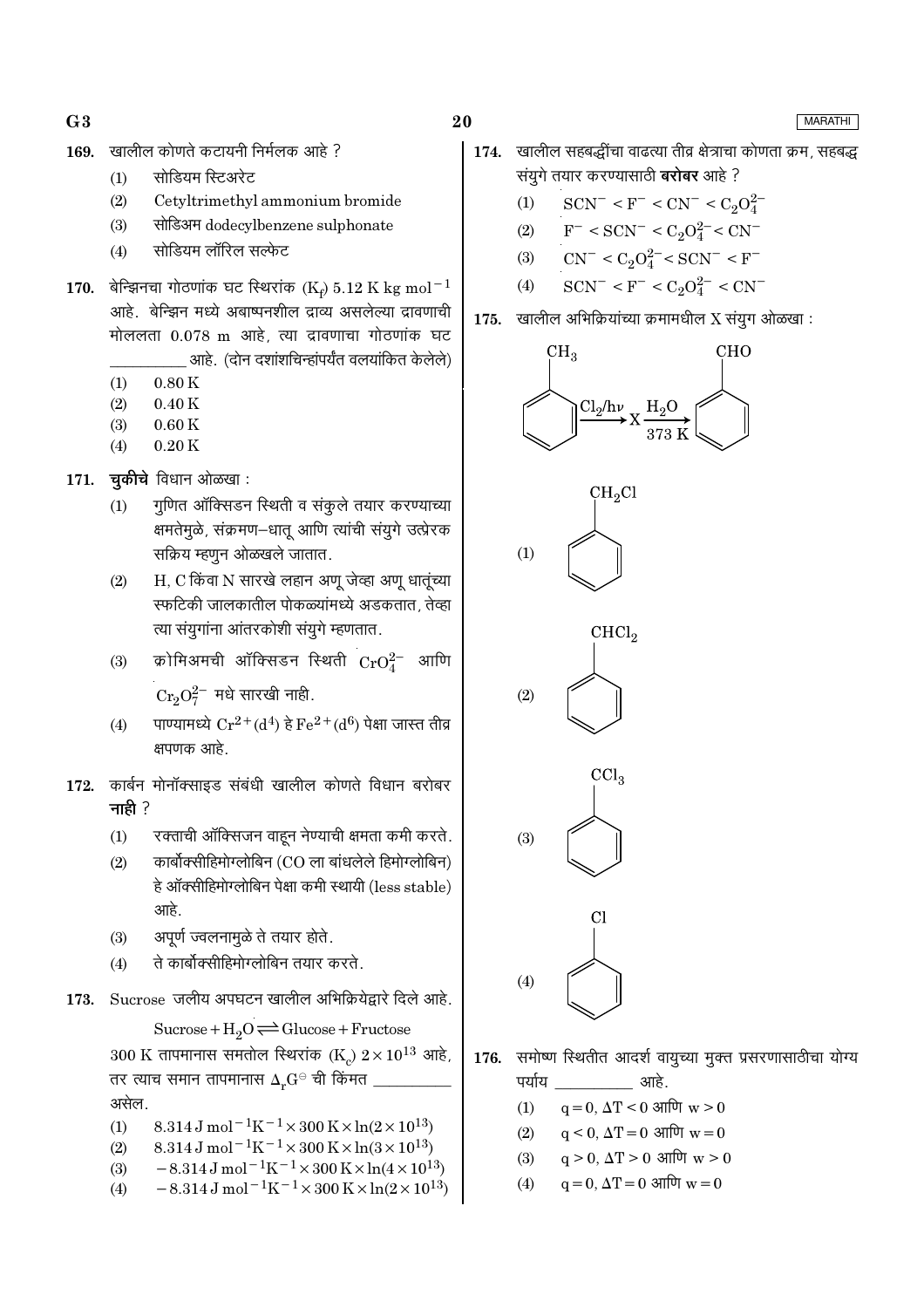177. वितळलेल्या  $CaCl<sub>2</sub>$  पासून 20 g कॅल्शिअम मिळण्यासाठी 180. खालील कोणते अमाईन, हे कार्बिलअमाईन परीक्षा देईल? आवश्यक असलेल्या फॅरेडेंची (F) संख्या \_ आहे. (अणू वस्तुमान,  $Ca = 40 g mol^{-1}$ )  $NHCH<sub>3</sub>$  $\overline{2}$  $(1)$  $(2)$ 3  $(1)$  $(3)$  $\overline{4}$  $(4)$  $\mathbf{1}$  $NCH<sub>3</sub>$ <sub>2</sub> 178. CaCl<sub>2</sub>, MgCl<sub>2</sub> व NaCl च्या द्रावणातुन HCl पाठविला. खालील कोणते संयुगाचे (संयुगांचे) स्फटिकीकरण होईल ?  $(2)$  $(1)$ फक्त NaCl फक्त  $MgCl<sub>2</sub>$  $(2)$ NaCl,  $MgCl_2$  व CaCl<sub>2</sub>  $(3)$  $NHC<sub>2</sub>H<sub>5</sub>$  $MgCl<sub>2</sub>$ व Ca $Cl<sub>2</sub>$  दोन्ही  $(4)$  $(3)$ 179. ॲनिसोलचे खंडन HI बरोबर केल्यास मिळते. T  $\mathrm{NH}_2$  $(1)$  $+CH<sub>3</sub>OH$  $(4)$ **OH**  $-000 (2)$  $+ C<sub>2</sub>H<sub>5</sub>I$  $(3)$  $+ C<sub>2</sub>H<sub>5</sub>OH$ **OH**  $(4)$  $+CH<sub>3</sub>I$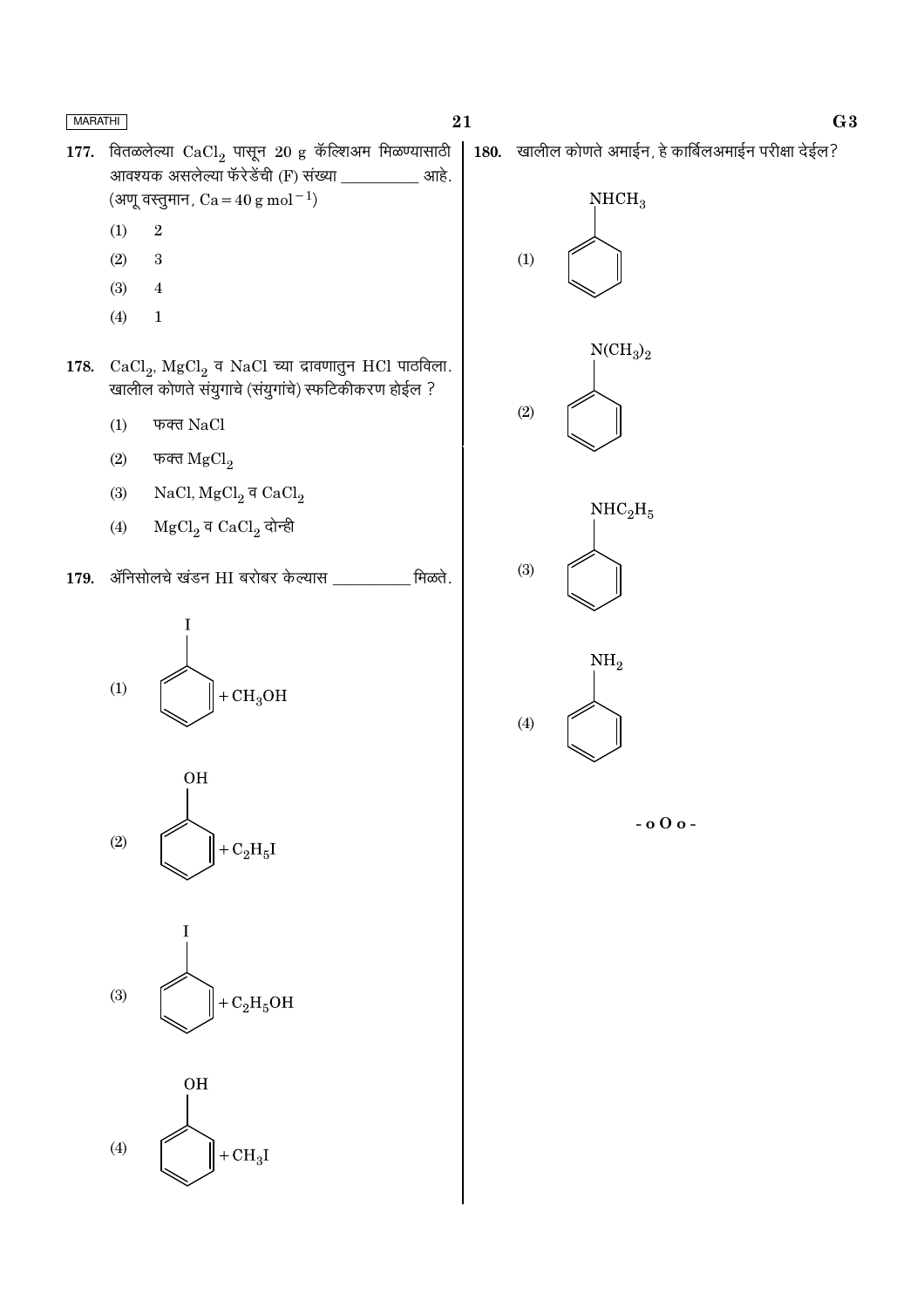Space For Rough Work / कच्च्या कामासाठी जागा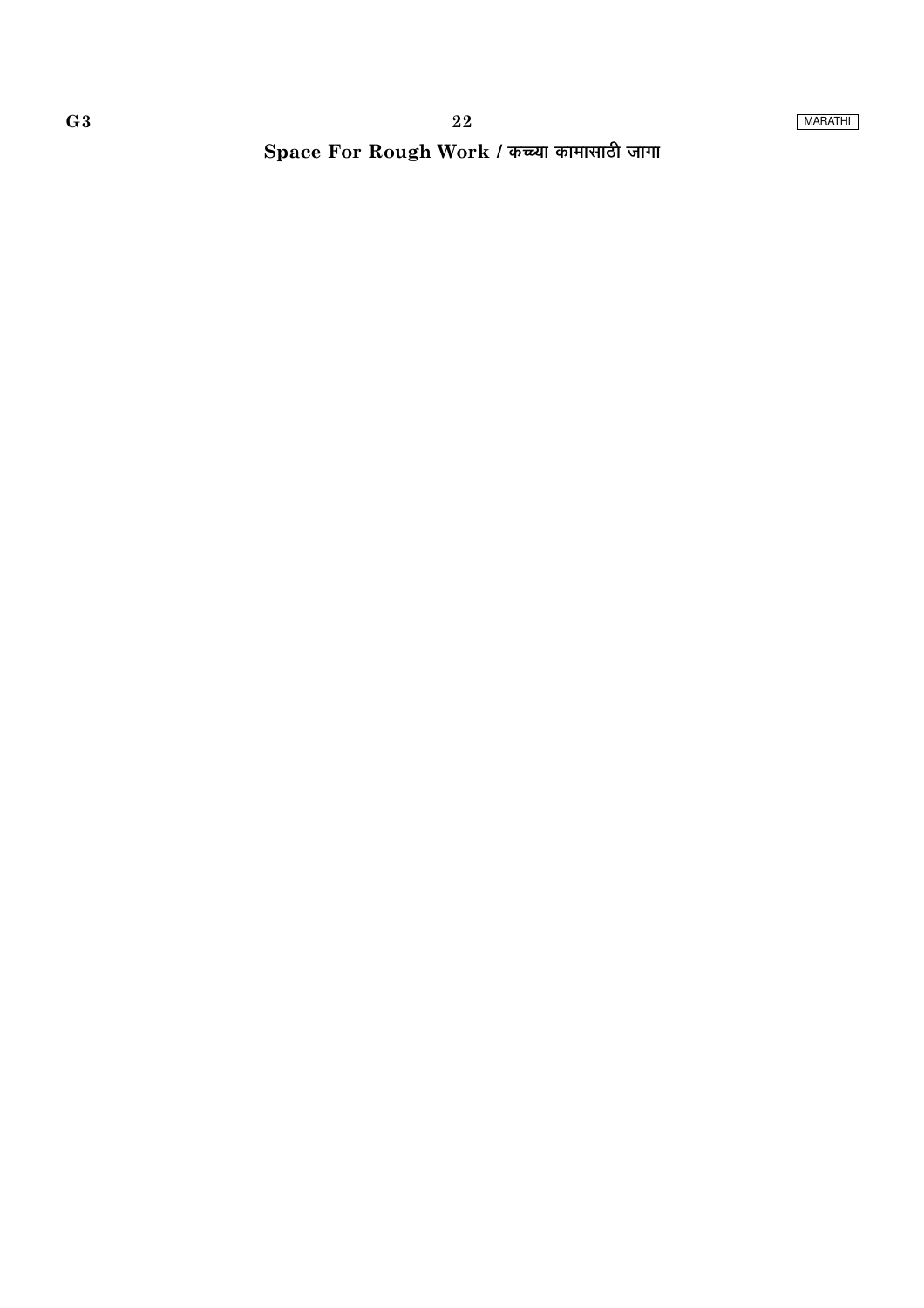# Space For Rough Work / कच्च्या कामासाठी जागा